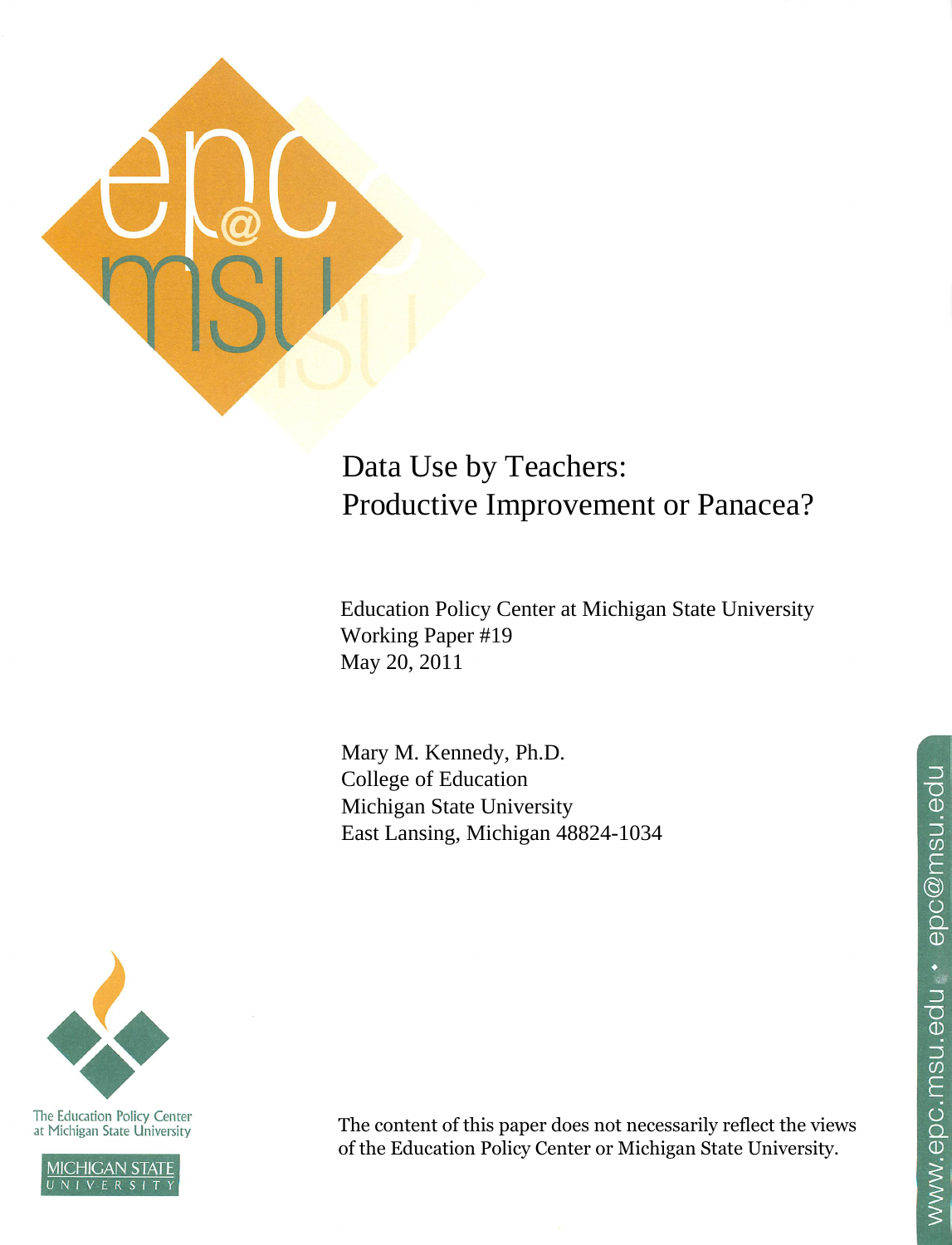# Data Use by Teachers: Productive Improvement or Panacea?

Mary M. Kennedy Michigan State University May 20, 2011

# Abstract

The idea that teaching practices could be improved through better data systems has captured the imagination of policy makers, researchers and foundations. However, the concept of data use itself is so ill-defined as to suggest that it is more of a panacea than a coherent reform proposal. This paper examines the concept with an eye toward what we would need to know about teacher data use to ensure that it would actually yield productive improvements in teaching and would not turn out to be an ill-thought-through panacea. The paper offers a research agenda organized around two central issues: The difference between psychometric feedback and clinical feedback, and the difference between productive teaching and defensive teaching.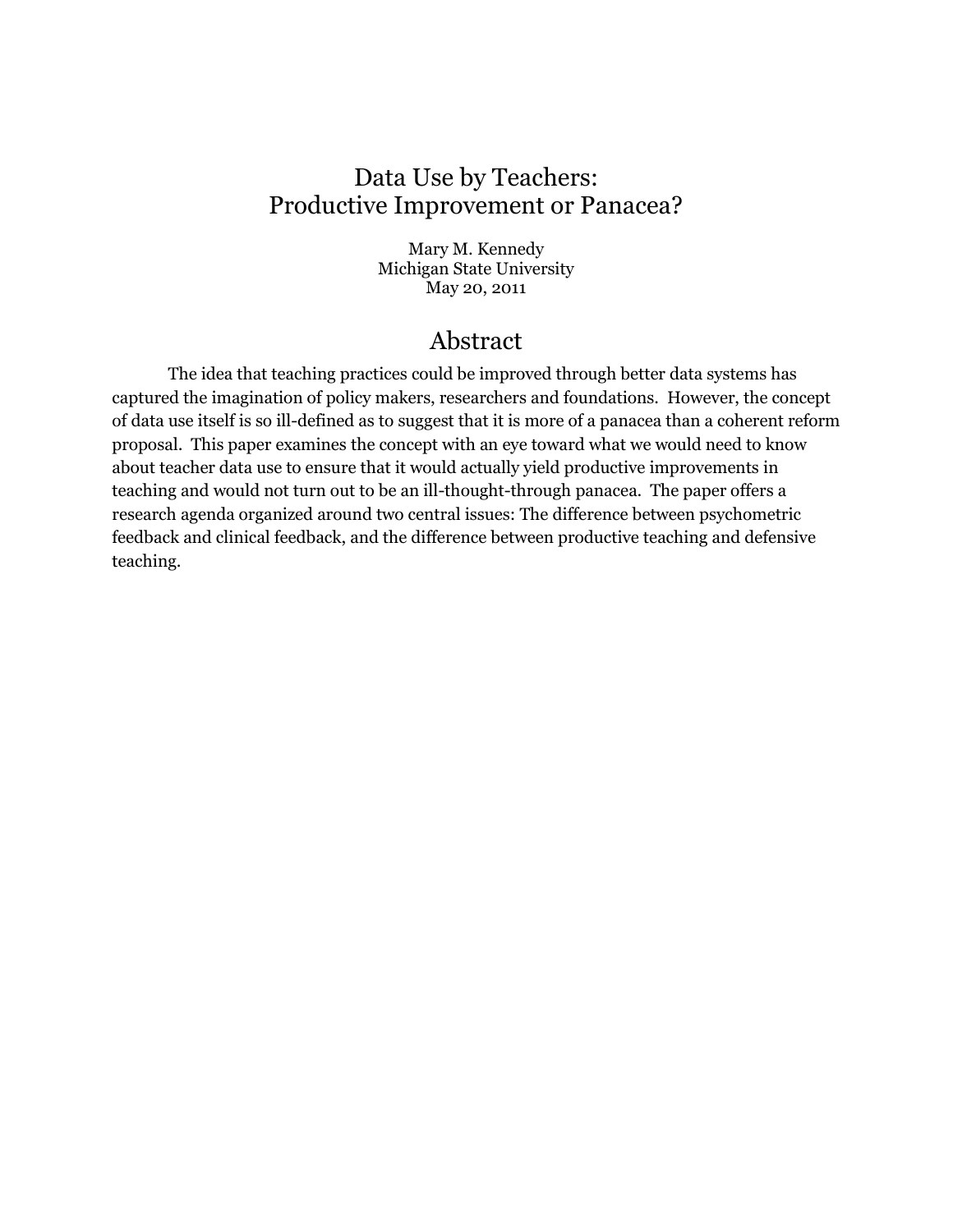# Data Use by Teachers: Productive Improvement or Panacea?

Mary M. Kennedy Michigan State University

The idea that teaching practices could be improved through better data systems has captured the imagination of policy makers, researchers and foundations. It started with the idea that students could learn more if they received better information about what they should be learning, what they had done so far, and what was still needed for them to master the material. It spread to the idea that teachers, too, could benefit from better knowledge of how their students were doing, and that schools and districts would benefit from more formative feedback as well.

My task in this paper is to examine research on how teachers use data to understand and respond to their own students, and to outline a research agenda regarding teachers' data use. For purposes of this paper, I assume the data most likely to be of interest would be standardized, system-wide assessments of student progress that may or may not be embedded into the curriculum and that provide *either* teachers *or* students, or both, with information about student progress, what students have learned or what they have failed to learn. To avoid questions about the technical quality of the data themselves, the paper assumes that any such data system provides timely information of reasonable technical quality.

The rhetoric about data use persistently argues that it will foster improvements at all level of education: within individual classrooms, within schools, within districts. But the term also seems to refer to a wide variety of data and a wide variety of uses, thus raising the possibility that the concept itself is more of a panacea, a mythical cure-all, than a specific reform proposal designed for a specific purpose. I therefore begin this paper by examining the character of the proposed innovation itself. The central concern I have is whether the concept of formal data systems might turn out to be the latest in a long line of panaceas that have ultimately been found wanting and have been abandoned.

#### Data Use as a Panacea

By definition, a panacea is a solution to a wide variety of problems rather than to a single, clearly specified problem. Education policy in the United States has a long history of embracing panaceas, investing in them, and then ultimately abandoning them. Panaceas are difficult to study in part because they tend to be ill-defined. The term data use, for instance, has been used to refer to curriculum-embedded student assessments, management information systems, models of learning progressions, findings from the *What Works* Clearinghouse and other forms of data as well. Some of these systems, such as the *What Works* Clearinghouse, seek to foster a kind of data use that consists of selecting programs that have been demonstrated to be most effective. Other systems, such as district-level test score data bases, seek to foster a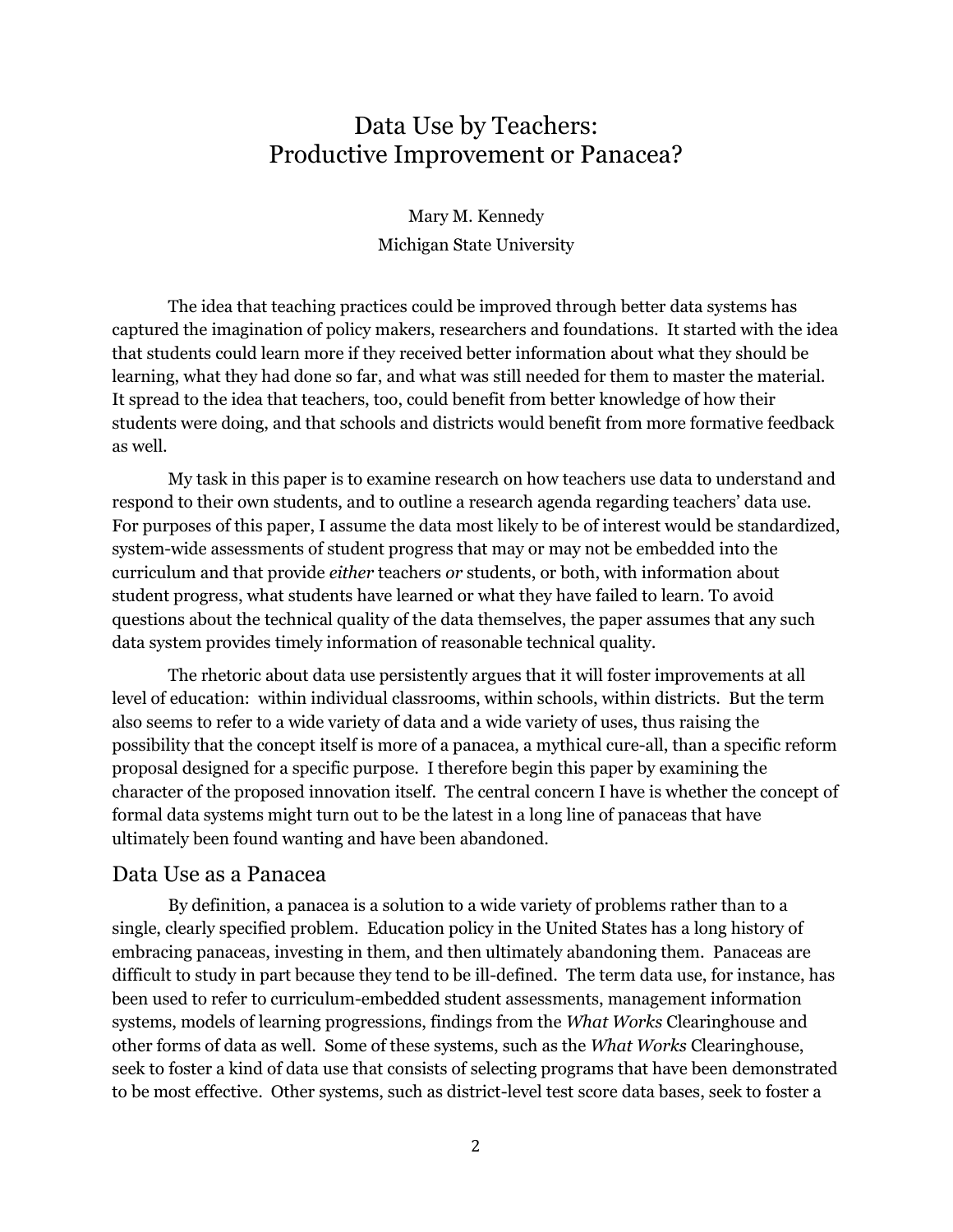kind of data use that consists of beefing up services or curricula or instruction wherever scores are low. Some seek to foster a kind of data use that consists of making high-stakes accountability decisions about teachers, while others seek to foster a kind of formative improvement cycle for teachers. The fact that the phrase "data use" is so popular, even when it refers to such disparate activities and purposes, adds to the suspicion that the idea might be wishful thinking rather than shrewd strategy.

Panaceas are also difficult to study because researchers themselves can become smitten by them and become advocates more than examiners of these new ideas (e.g., [Popham 2006;](#page-21-0) [Rothkopf 2009\)](#page-21-1). Even when researchers are skeptical, panaceas are difficult to study because they are put forward as solutions to numerous problems, rather than to any one specific problem. Consequently there is no obvious alternative with which to compare a panacea, nor any obvious outcome to assess. So research on panaceas tends to focus on how well they are being *implemented* rather than on whether they actually succeed at any particular goal relative to some alternative. In the case of data use, for instance, we see studies describing the things districts and schools have done to install a data system, but that say little about whether the data system, once installed, actually improved any decision making or instructional activities (e.g., [Datnow et al. 2007;](#page-19-0) [Kerr et al. 2006\)](#page-20-0).

The first task in establishing a research agenda on data use, then, is to remove the concept from its panacea pedestal and define a specific, researchable reason to care about it. The research question of interest cannot be simple whether data are used by teachers, but rather whether data are used *productively,* to improve instruction and to improve student learning. Below I outline the domain of interest regarding teachers' use of data. In this case, the data of interest are largely test data.

### Research on Teachers' Use of Data

Every educational intervention is susceptible to unanticipated consequences and these consequences need to be identified and understood along with the intended consequences. Teachers may respond to new rules and procedures not by becoming more productive, but instead by becoming more rigid and defensive in their practice. They may stick to the letter of a new law, ignoring its spirit. They may learn to alter superficial aspects of their work, or to give an appearance of compliance without really engaging with deeper and more complicated instructional issues. Such defensive responses were found by [Heilig and Darling-Hammond](#page-20-1)  [\(2008\)](#page-20-1) when they studied an accountability system in Texas. Teachers there learned how to create the appearance of rising test scores without really altering their instructional practices. These authors found that, for example, low-achieving students were disproportionately excluded from taking the state's high-stakes test, and that gains on the high stakes test were not reflected on other, lower-stakes tests. This is not the kind of response advocates seek. Rather, they would like to see teachers use test data to re-think their instructional strategies, re-arrange their resources or instructional systems, or make other efforts to improve student learning.

So when we seek greater use of data, we need to ask what kind of use is occurring, and what kind of instructional changes are occurring in response to test data. For purposes of this paper, I refer to the desired uses of test data as *productive* uses and the undesirable uses as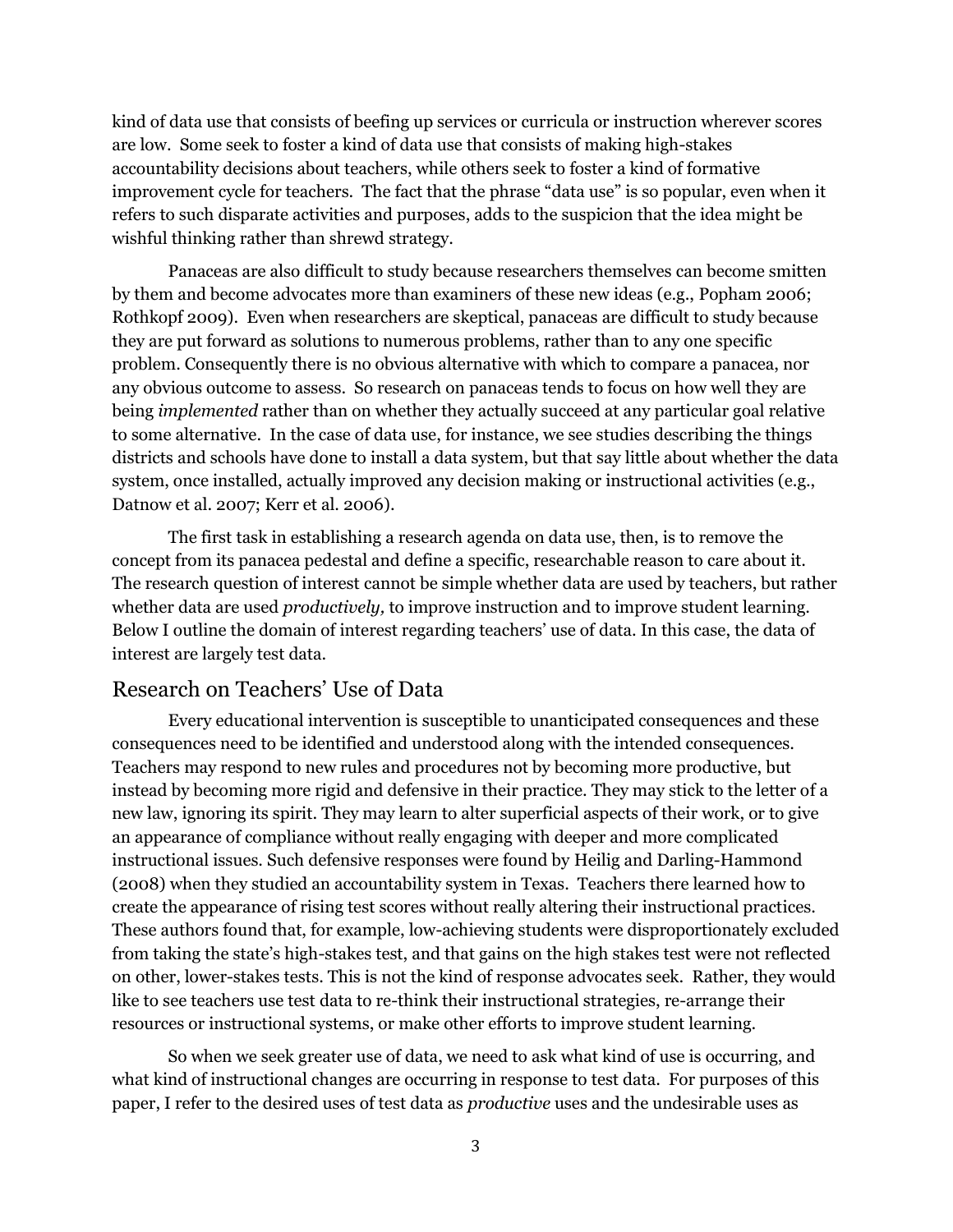*defensive* uses. Defensive responses to test data include efforts to "game the system" by removing low-performing students when tests are administered, but they also include responses such as narrowing instructional content to the literal items on the test, with no attention to underlying concepts that make those items relevant, or teaching students to memorize specific facts with no attention to their meaning. Test items are designed to represent broad domains of knowledge and when teachers focus too tightly on the discrete items, the items lose their representativeness and are no longer reliable estimates of student knowledge of that domain. Therefore, examining the kind of instructional changes that follow from test use is an important part of a research agenda on data use.

I would like to also extend these concepts of "productive" and "defensive" to refer to instruction more broadly. Our country has spent the past two decades in the throes of a massive reform designed to improve the overall quality of education. A variety of terms have been used to describe the nature of this reform. Some say it seeks more rigorous or demanding content, some that seeks more attention to big ideas or complex ideas, some that it seeks more intellectual engagement, some that it seeks more attention to reasoning and problem solving, and some that it seeks more authentic learning activities. All of these ideas are discussed as alternatives to the kind of instruction that has traditionally permeated schools in the United States, which is sometimes referred to as lower-level, focused more on recall than on reasoning, more on facts than on ideas, more on discrete bits of knowledge than on integrated knowledge.

There is no agreement on the details of either of these approaches to teaching, nor on what either should be called. I tend to think of the reform approach as "teaching for learning" since it is driven by a sense of what should be learned, and to think of traditional instruction as ―teaching for coverage‖ since it seems to be driven by how much material has been covered rather than by what students are actually learning. For purposes of this paper, though, I prefer to call them productive and defensive approaches to instruction, respectively. Productive instruction is analogous to productive uses of test data in that both have a strong conception of substantive purpose. Defensive instruction is analogous to defensive use of tests in that both are more concerned with coverage, either covering all the pages in the book or ensuring that students can correctly respond to all the test items, regardless of whether students actually understand what they have read or recited.

Since the data of interest to teachers is primarily test data, this matter of whether instructional approaches are productive or defensive is important. There is a good chance that test data will motivate more defensive instructional practices, encouraging teachers to give students worksheets that reinforce a short list of facts needed to do well on the test. If this is the outcome, then the use of test data would work against other educational reforms by discouraging teachers from pursuing deeper understanding and more complex ideas. Moreover, there is a great deal of evidence that teachers prefer more defensive practices because of other pressures in the environment. So even if test data encourage more productive instruction, that influence may be masked by other factors that foster other, more defensive instructional practices. Thus a full understanding of the role of tests in instruction needs to consider not just the influence of the tests themselves, but also the complementary or mitigating influences of other pressures in the environment.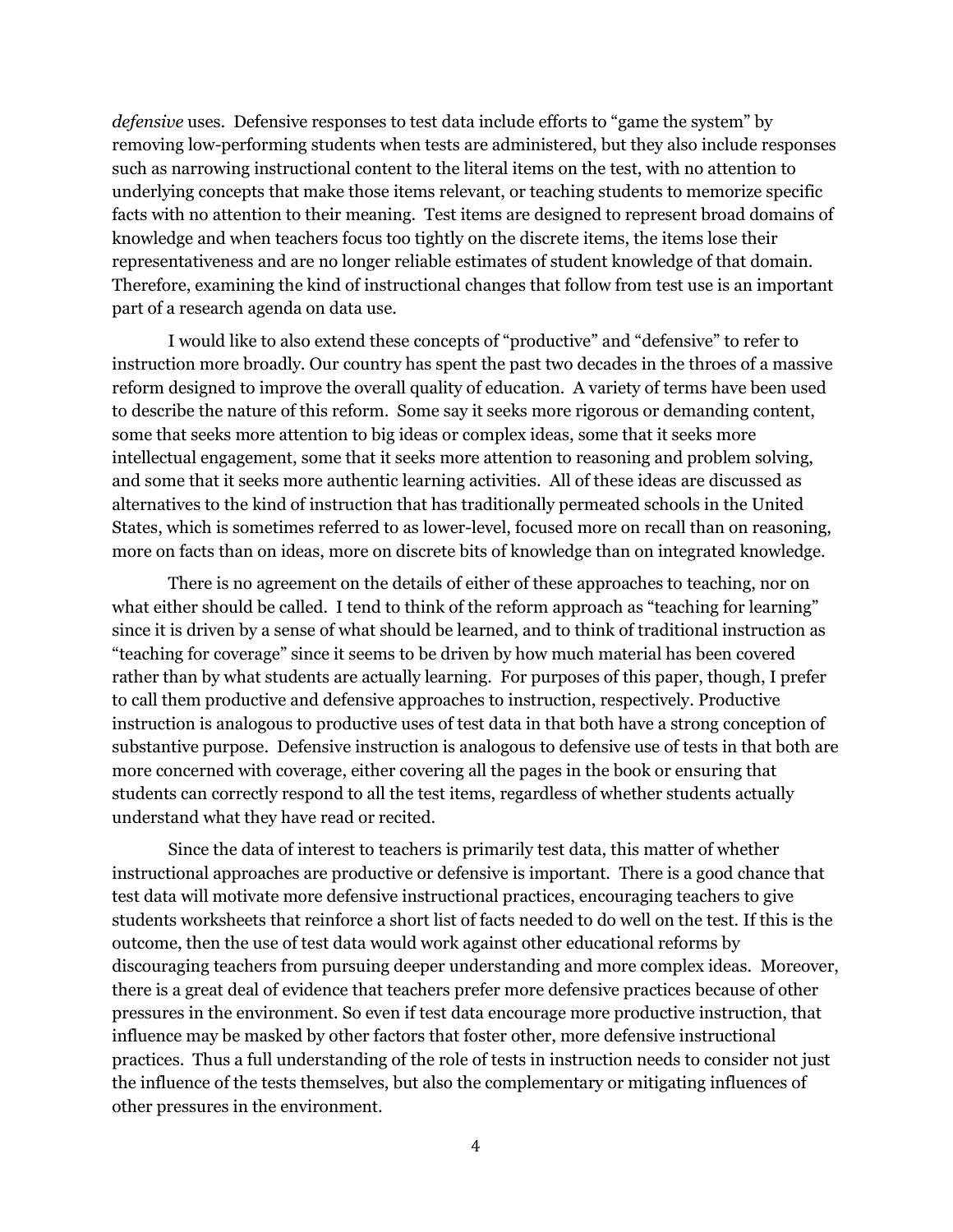So the central issue is broad. It encompasses how tests influence teachers' instructional decisions, whether they foster or discourage productive instruction, and how their influence complements or competes with other influences in the instructional system.

One remaining complication is this: Teachers already know more than anyone else in the school about their own students. They spend every day directly interacting with students, responding to their questions, listening to their speculations and reading their daily assignments. Teachers are well aware of the differences among their students, and of the nuances of how their students think about subject matter. This knowledge is of a different character than that provided by formal assessment systems, of course, but it is also free and readily available. Thus an important question about the use of test data is whether the data provide enough value to justify its cost *relative to the knowledge teachers already have at their disposal*. Following [Meehl \(1954\)](#page-21-2), I refer to these two kinds of knowledge as *clinical feedback*  and *psychometric feedback* and argue that a research agenda on teachers' use of test data needs to consider what kind of knowledge each form of feedback provides and what benefits or drawbacks each may have.

Table 1 displays the intersection between these two pairs of terms—clinical vs psychometric feedback and productive vs defensive instruction—to depict a domain for research on teachers' use of data. The two rows represent the two main kinds of feedback that teachers have available to them, and the two columns represent the two possible ways that teachers can respond instructionally to that feedback.

#### **Table 1**

|                          | Productive Defensive<br>Response | Response |
|--------------------------|----------------------------------|----------|
| Psychometric<br>Feedback | Cell 1                           | Cell 2   |
| Clinical<br>Feedback     | Cell 3                           | Cell 4   |

Viewed in this way, the agenda for research on teachers' use of data would focus on two broad questions:

- Does psychometric feedback provide more or different knowledge than clinical feedback? In other words, is there more or different action in Cell 1 than in Cell 3? We should also ask a cost-benefit question: Does the difference between Cell 1 and Cell 3 justify the cost of the data system?
- Does the introduction of psychometric feedback encourage relatively more productive instruction or relatively more defensive instruction? That is, do we see more action in Cell 1 or in Cell 2 when we introduce a new data system? And since the impact of psychometric feedback can be enhanced or suppressed by other factors in the system, this question must always be addressed in the context of other influences on practice.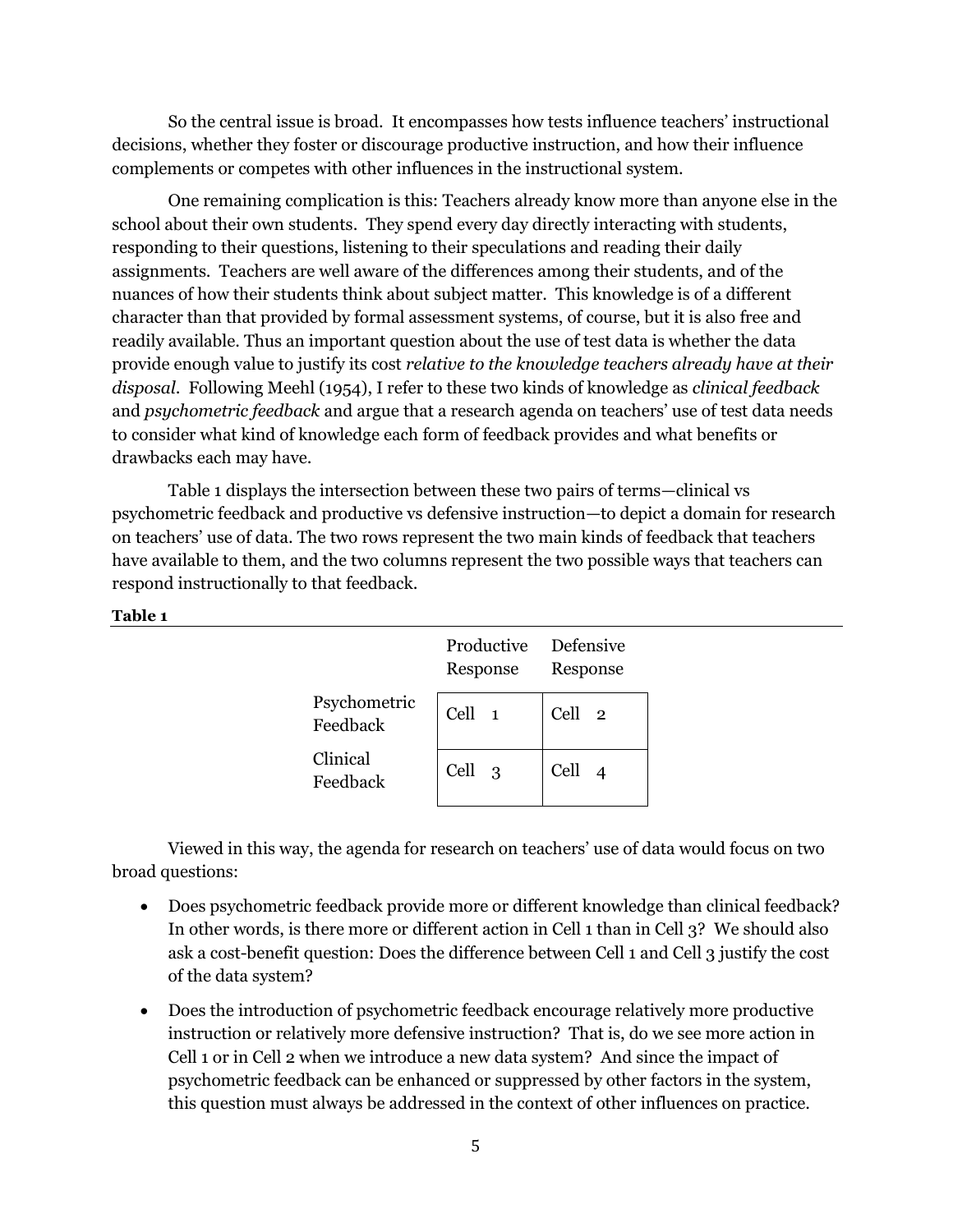Both of these questions highlight the importance of examining teachers' use of test data in the context of their' larger environment: in the context of the clinical feedback they already have and in the context of other institutional forces. Moreover, these contextual factors must be examined from the teachers' point of view, for it is teachers' perceptions of these factors that influence their decisions, not the interpretations of outside observers or the intentions of wellmeaning institutions. Years ago, when psychologists were first trying to simulate human problem solving on computers, they realized that they had to distinguish the objective parameters of a problem from the problem solver's own perception of it. [Simon and Newell](#page-22-0)  [\(1971\)](#page-22-0) used the term *problem space* to refer to what the problem solver understood about the situation at any given moment. The notion of a problem space is useful here because it reminds us that what teachers might do with psychometric feedback, or any other resource, depends on what they perceive their needs, options, or constraints to be, not what an external observer might think would be a logical use.

Teachers' problem spaces have three main components: students, goals and constraints. The following three sections of this paper examine each of these. In each case, I first ask how teachers normally perceive and understand this component of their problem space and then ask the questions suggested by Table 1: whether psychometric feedback adds to clinical feedback in helping teachers understand this component of their problem space, and whether psychometric feedback is likely to motivate more productive or more defensive responses to this component.

#### Students

As [Cohen \(1988\)](#page-19-1) has argued, teaching is ultimately an attempt to change other human beings. Such enterprises are extremely difficult and also heavily dependent on the willing cooperation of other people. For teachers to be successful, then, students must be participants in the instructional process. Yet school attendance is compulsory in the United States, so teachers' classrooms will always contain some students who have no interest in learning. This means that teachers cannot merely present content; they must either persuade students that this content is worth thinking about or persuade them to at least not interfere with other students who may want to learn.

The second problem that students present is that, even when they are willing to participate, they are still young, restless, and inexperienced at the kind of sustained, concentrated, purposeful work that is required for learning. This is true at every grade level, for at every grade level, teachers demand more sustained attention from students than they did the year before, and students are never prepared for that level of commitment. These two facts, that teachers work with children and adolescents rather than adults, and that these youngsters are not volunteers, has profound implications for teachers: Their task is not merely to teach about school subjects, but also to teach students how to learn and how to cooperate, neither of which comes naturally, and they must persuade students that all of this is worthwhile.

The third problem students present is that they vary, so that instruction on any topic will necessarily be understood differently by different students. Moreover, students' responses to instruction can motivate them to participate relatively more or less. Students who grasp the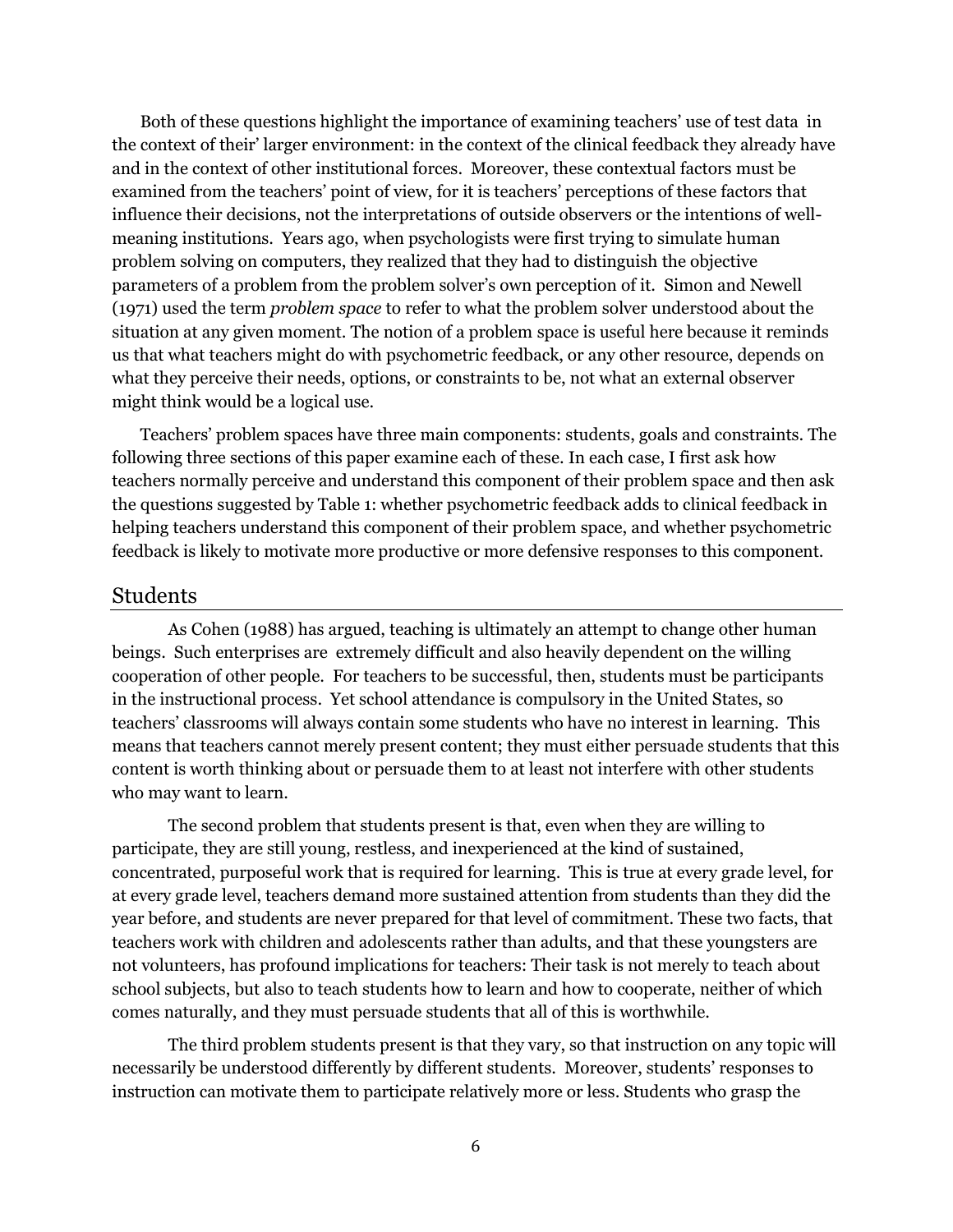material quickly might become bored and begin fiddling, thus distracting other learners, or they might show off their mastery by calling out answers to every question, thus preventing other students from figuring it out for themselves. On the other side are students who have difficulty. If teachers take time to answer their questions and help them think things through, their classmates might become bored and begin entertaining themselves with off-task and disruptive behaviors.

## Productive and Defensive Responses to Students

Student resistance to learning can make classroom life look something like an intellectual tug of war, for even as teachers struggle to persuade students to learn, students try to persuade teachers to reduce the intellectual demands placed on them. They try to redefine assignments into less ambiguous, less ambitious projects that make fewer intellectual demands on them. And because teachers need compliant students in order to do any teaching at all, they often concede to student's pleas for relief ([Cusick 1983;](#page-19-2) [Doyle 1986;](#page-19-3) [Doyle and Carter 1984;](#page-20-2) [Metz 1993](#page-21-3)). Sedlak et al. (1986) called this bargaining process a "tacit conspiracy to avoid sustained, rigorous, demanding academic inquiry (pg 5)."

Students' energy level and easy distractibility also motivate teachers to concentrate much of their instructional energy on containing students. They engage in continuous monitoring, much of which is aimed at preventing a lapse in attention, preventing a side-bar conversation, preventing disruptive behavior, or preventing distractions [\(Kounin 1970\)](#page-21-4). Not only do teachers continuously monitor students, they also convey their awareness to students, publically commenting on which students are behaving appropriately and which are not [\(Jackson](#page-20-3)  [1968/1990;](#page-20-3) [Kounin 1970\)](#page-21-4). Transcripts of classroom lessons commonly contain teacher comments such as "Gina's point about the slope of this line is a good one. Get back in your seat, Nathan. What else can we say about the slope of this line?"

One important aspect of containment that has received relatively less notice is that teachers also try to contain student *enthusiasm*. Teachers frequently design lessons to foster a minimum level of student interest, but no more than that [\(Kennedy 2005\)](#page-20-4). They need students to be interested enough to cooperate with the lesson but not so interested that they actually become excited. Over-enthusiasm can lead to too many off-task questions and comments and can slow the group down. One teacher in Kennedy's study said that the first year she worked with a new reform-oriented, problem-solving curriculum, she covered only a third of the text by the end of the year because she had not learned how to contain student discussions and close them out so that the students could move to the next topic.

Because student attention is quickly diverted, teachers also place a high value on maintaining lesson momentum, and their central strategy for attaining momentum is to *keep the entire group moving in tandem* through the curriculum. They have learned that whenever they take time to attend to a single student, they risk losing the attention of the rest of the class. If they divide students into groups and try to work with one group, they must constantly scan the rest of the room to make sure the other students do not lose their focus. A central theme in teachers' responses to their students, then, is to consistently, persistently, and explicitly pull the entire class forward through the lesson.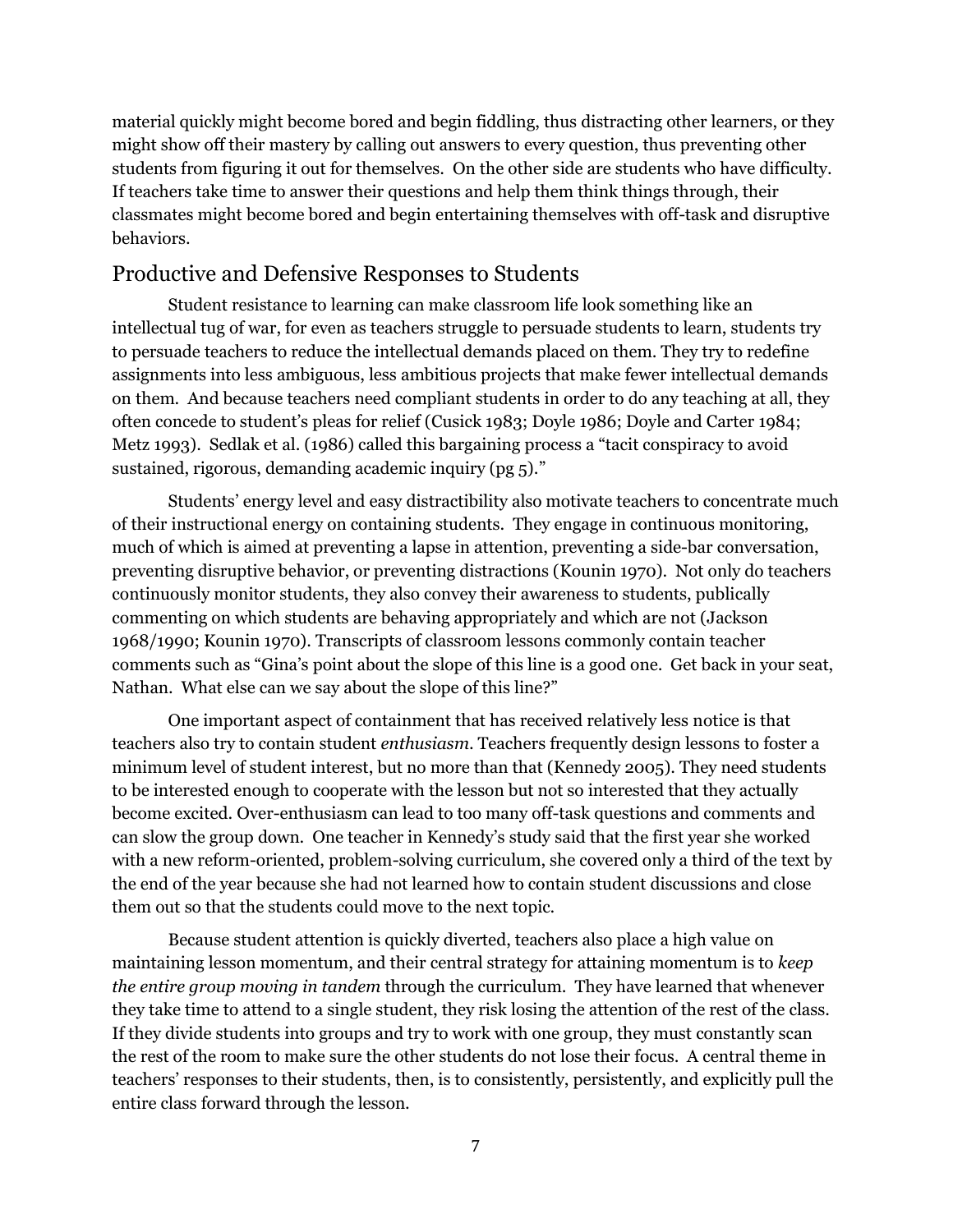These aspects of teachers' relationships with students may not seem relevant to questions about data use but they are relevant in two ways. First, they help us understand teachers' widespread reliance on defensive instructional strategies. Moreover, they suggest that one strong hypothesis for how teachers might respond to psychometric feedback is that they will continue using the same defensive strategies they have always used. If this is the case, having more and more detailed information about student progress may not really improve instruction or learning. On the other hand, this portrait of teachers' relations with students also raises an interesting alternative: if psychometric feedback actually helped teachers understand their students' strengths and weaknesses in a way that was instructionally useful, it might also help them develop more productive instructional responses.

# Psychometric vs. Clinical Feedback regarding Students

Table 1 suggests that one important question about psychometric feedback is whether or how it might complement, compete with, or supplant the knowledge teachers normally have access to via clinical feedback. Teachers' clinical knowledge of their students is voluminous. Teachers read and evaluate hundreds of daily assignments, field hundreds of questions and listen to hundreds of students' responses to their own questions. They observe conversations among students and see the solutions students write on the board.

Given the pervasiveness of clinical feedback, we should know more about it than we do. But clinical feedback is difficult to study because it is generated in the flurry of classroom life, while teachers are also monitoring students for their interest, attention and conformance with rules. [Reynolds et al. \(1995\)](#page-21-5) made an effort to help teachers articulate the clues they picked up through classroom interactions. They asked teachers to replay videos repeatedly in order to identify the evidence that they had used to form their assessments. Through this recursive process, teachers eventually identified a wide range of indicators, including the following:

> changes in children's demeanor, extending a concept into new discoveries, making spontaneous modifications rather than simple imitations, using a process in new contexts, feeling confident in using shortcuts, being able to explain ideas to others, and showing high engagement and focus during activities (Reynolds et al, 1995, pg 367).

This is not to say that clinical feedback is always beneficial to teachers, nor that it necessarily fosters more productive teaching. In fact, teachers often respond to their clinical feedback, such as bargaining, defensively, becoming more rigid and placing more emphasis on conformance with rules. Moreover, even though clinical feedback is voluminous, it is also both fleeting and ambiguous. Students may seem to grasp a concept on Monday, but to have lost it on Tuesday. Several authors have commented on this problem of uncertainty [\(Cohen 1988;](#page-19-1) [Floden and Clark 1988;](#page-20-5) [Labaree 2000\)](#page-21-6) and have suggested that it can motivate teachers to narrow their goals to more conservative, more easily achievable ones.

Two studies are especially pertinent to the question of how teachers forge instructional meaning from psychometric data. One study [\(Goertz et al. 2009](#page-20-6)) examined teacher's use of an interim assessment system that was designed to foster a cyclical approach to instruction in which teachers teach, then examine where students are, then adjust their teaching accordingly.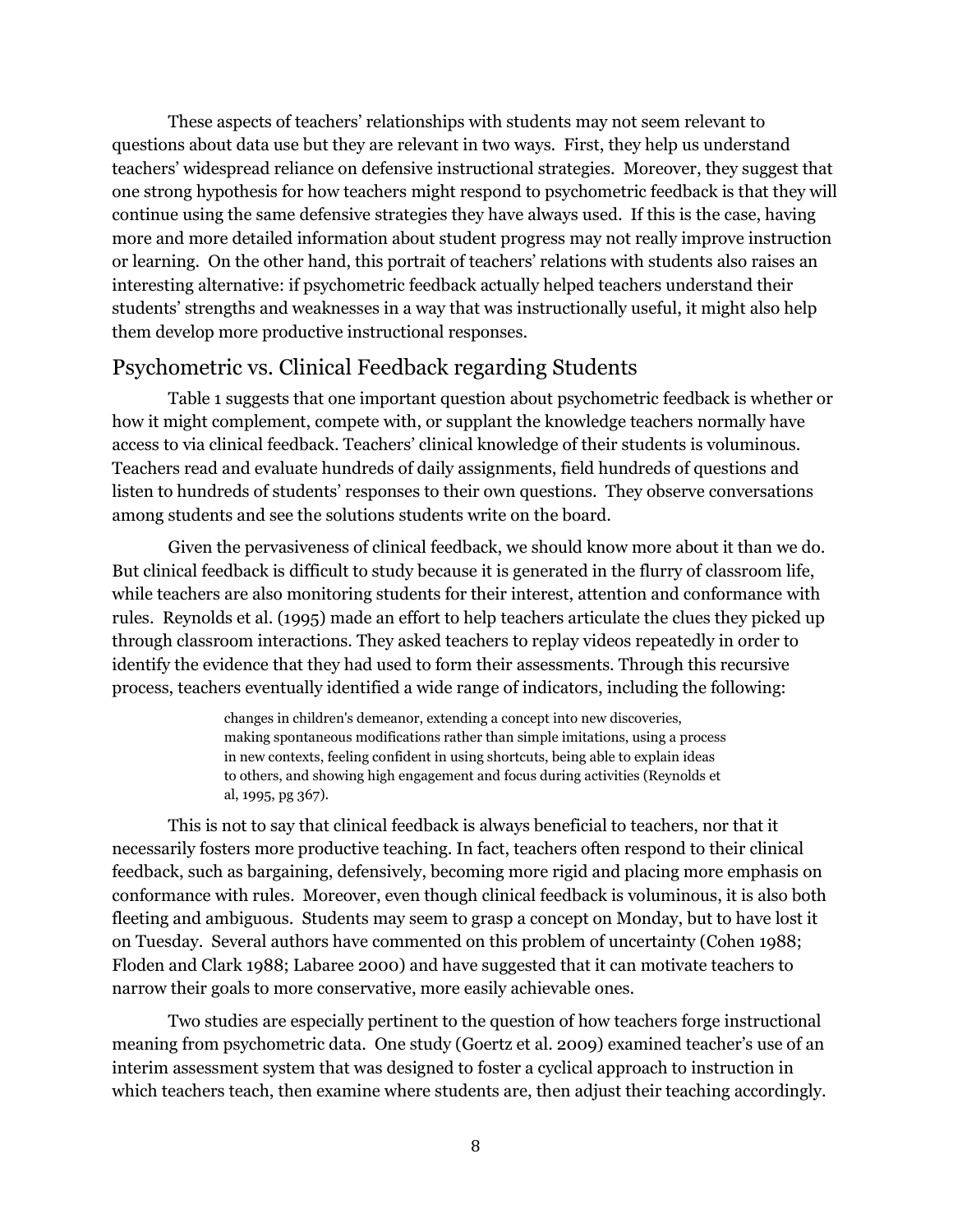These researchers found that the assessments provided information only about whether students could respond correctly to particular test items and did not reveal the reasons for their errors. Consequently, teachers generated their own diagnostic theories to account for student errors and then designed instructional practices based on their self-generated theories. The authors suggested that the data themselves were less important to their instructional responses than the teachers' diagnoses were. Ironically, the diagnoses were probably based on their clinical knowledge of their students, the same knowledge that teachers have always used to decide how to adjust their instructional practices.

The second study was done by a group of researchers whose original purpose was to develop a system of curriculum-embedded, psychometrically-sound assessments that could provide diagnostic feedback to secondary science teachers [\(Ayala et al. 2008;](#page-19-4) [Brandon et al.](#page-19-5)  [2008;](#page-19-5) [Furtak et al. 2008;](#page-20-7) [Shavelson 2008;](#page-22-1) [Yin et al. 2008\)](#page-22-2). Throughout their development and pilot testing process, the researchers worked with a collaborating teacher who gave them feedback on their efforts. In an early lament about the process, Shavelson (2006) listed numerous difficulties they encountered: The system was too unwieldy; the assessments were too long; the feedback was too slow. Sometimes the researchers generated too much information, or information that conflicted with other available information. Perhaps the most telling problem Shavelson identified was that teachers lacked a framework for interpreting and using the assessment information and in particular didn't know what to do with the achievement patterns they saw. At one point, [Shavelson \(2006](#page-22-3)) said, "Teachers did not know how to use this information to close the gap between students' current and desired learning states; nor did we!" (pg 69).

Ultimately, what began as curriculum-embedded, psychometrically sound formative tests evolved into something called "reflective lessons" that teachers themselves implemented, and through which they obtained the kind of immediate feedback normally obtained through clinical feedback. This evolution itself is worth attention, and raises the question whether the final version, the reflective lesson, is closer to its psychometric parents or its clinical sibling in its contribution to teachers' instructional decision making.

# Psychometric Feedback and the Problem of Defensive Responses to Students

The second question Table 1 presents is whether psychometric feedback motivates productive changes in instruction. To answer this, we need a way to distinguish those responses that lead to genuine improvements in the education students receive. If psychometric feedback presents nothing more than a list of correct and incorrect responses, rather than a diagnostic interpretation of them, it could foster more defensive responses and fewer productive responses. For example, teachers might benefit from feedback that helped them understand *why* specific errors occurred, or what was not understood and what was misunderstood. [Pellegrino \(2002\)](#page-21-7) argues that every assessment system is necessarily based in a model of the human mind. Test items are designed to tap into the contents of that mind, but it is the underlying model that tells us what their responses actually mean. Most assessments, he argues, do not acknowledge the fact that human minds hold knowledge in organized structures, so that it is not enough to know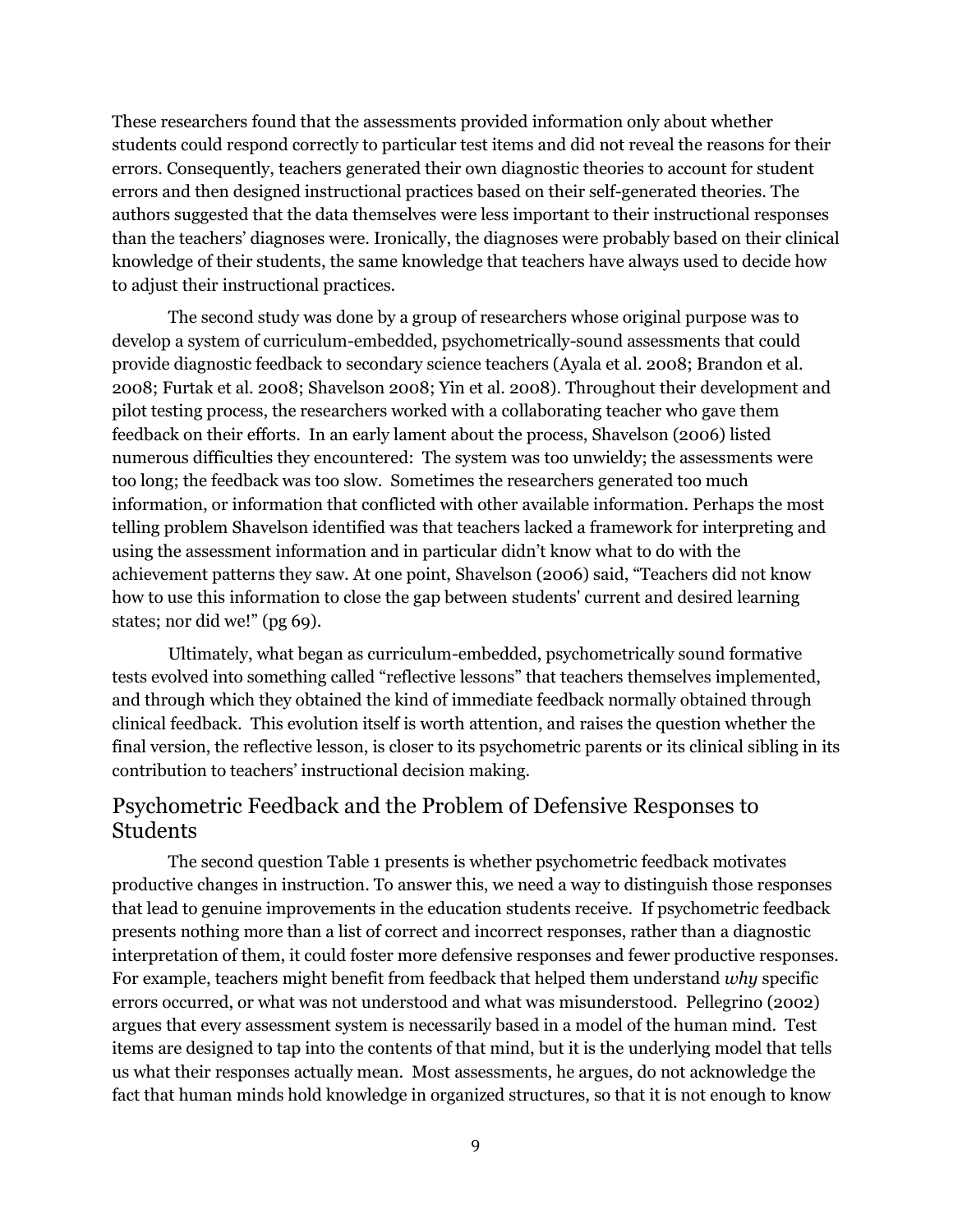that students were correct on one item and wrong on another. What is needed is knowledge of how the student actually thinks about the entire domain, links ideas together, views causal relations and so forth.

If psychometric feedback were to provide this kind of knowledge to teachers, it would convey to teachers not just which students missed which items, but what concepts students had grasped or misunderstood. It is not clear that many, or even any, available data systems actually provide this kind of instructional insight to teachers. Researchers in the sciences who study learning progressions (e.g., [Alonzo and Steedle 2009;](#page-19-6) [Songer et al. 2009\)](#page-22-4) aim to provide this kind of knowledge to teachers, but their assessments are tied to discrete domains of knowledge with clearly specified learning goals and are not sufficiently developed to incorporate into extant year-long school curricula.

#### Goals

The second important part of the problem space of teachers is their goals. Teachers' goals can be rather complicated, in part because Americans as a society often espouse conflicting purposes for schools and teachers: They want youngsters to learn particular content, but also to be nurtured, developed into good citizens, and motivated to participate productively in society. They want teachers to be role models for moral and ethical behavior but also to be efficient, organized and goal-oriented. They believe all students deserve equal treatment and resources, but they also think some students should receive more. They are divided on whether children should be controlled by external rules with consequences or whether, instead, they should be taught to regulate themselves. They want to socialize students to accommodate the prevailing cultural norms, yet also want students to become critical thinkers; and so forth. These different ideas wax and wane in their social popularity and strain the education system. They have been examined by several writers [\(Berlak and Berlak 1981;](#page-19-7) [Cremin 1990;](#page-19-8) [Egan 1997;](#page-20-8) [Egan 2001;](#page-20-9) [Tyack and Cuban 1995\)](#page-22-5). But it is teachers, as street-level bureaucrats, who ultimately decide which goals to work on during each curriculum unit, each lesson, and each fleeting interaction with each child.

Even putting aside social and cultural goals, goals for content knowledge can be ambiguous as well. Districts typically provide at least three types of guides for teachers: Curriculum standards, textbooks and their associated teachers' manuals, and one or more standardized achievement tests. These three types of guides may or may not be coherent, internally consistent, or aligned with each other, and they have each separately been the object of substantial criticism. Standards have been criticized because they do not provide instructional guidance but instead simply stipulate broad outcomes [\(Cohen and Moffitt 2009;](#page-19-9) [Shattuck 2005\)](#page-21-8). They also vary greatly across the states and often are not very well aligned with any of the national professional standards [\(Porter et al. 2009\)](#page-21-9). Textbooks have been famously characterized as a mile wide and an inch deep [\(Schmidt et al. 1999\)](#page-21-10). They have also been criticized for reciting information without offering any hint as to its value or meaning. In part because states differ in their standards, American textbooks are crowded with pictures and ―factlets,‖ offering something for every constituency. These texts could easily discourage the very kind of thoughtful instruction we claim we want.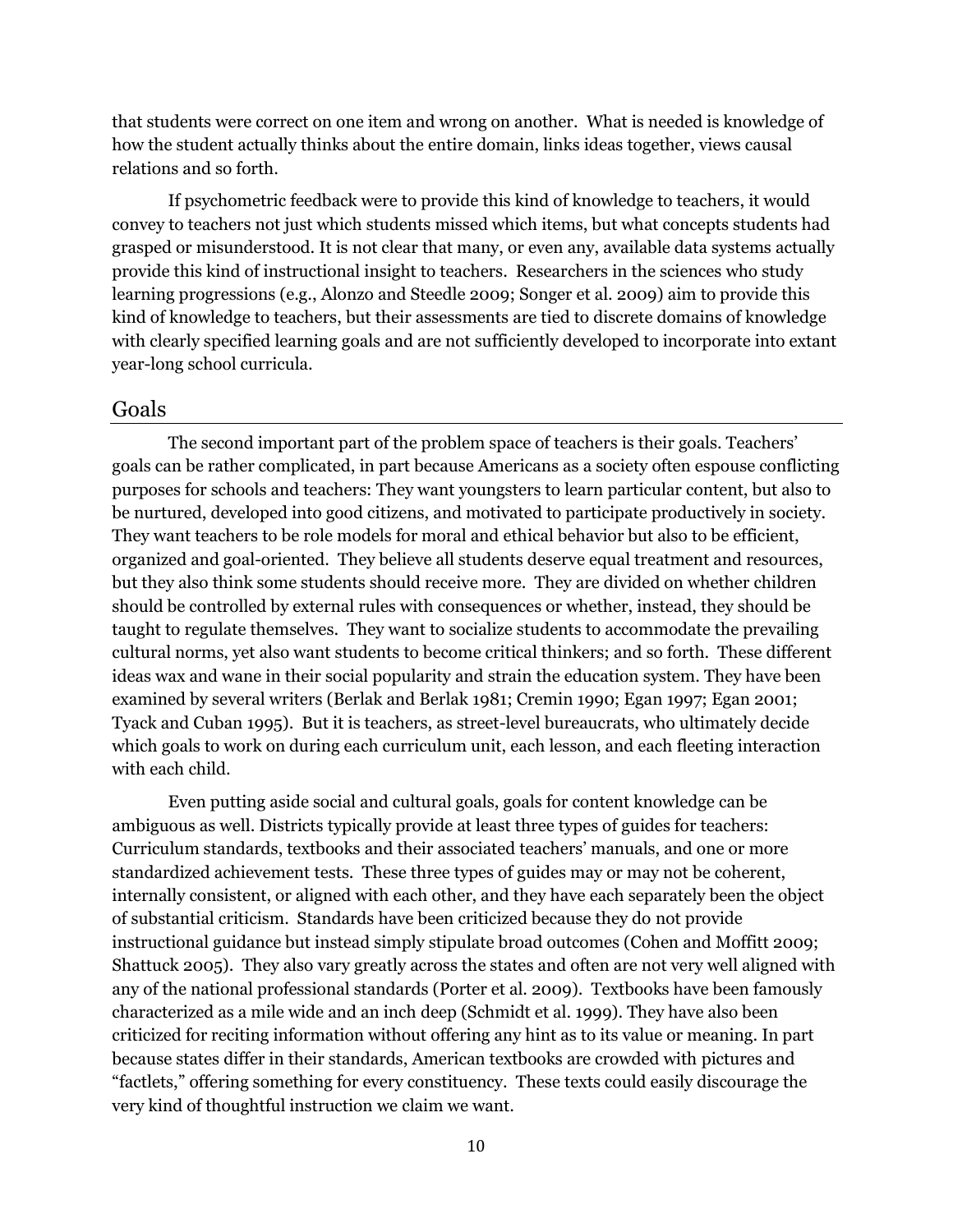Tests provide the third leg of the curricular-guidance stool, and their role has changed substantially in the past two decades. There was a time when students might be tested once every three or six years, but now they are tested every year and often every quarter; many such tests are attached to textbooks. If such a test accompanies a textbook that is a mile wide and an inch deep, it could even further encourage teachers to focus on discrete facts at the expense of thoughtful examination of deeper concepts.

# Productive and Defensive Responses to a Complicated Goal Structure

Many people assume that teachers' instructional plans are based on rational choices that is, teachers begin with a curricular goal and then select the most effective techniques for achieving that goal, where techniques may include demonstrations, recitations, learning activities or other events. But teachers think more like designers who face a number of constraints and who invent solutions to fit within them. Architecture might be an appropriate analogy. An architect might be asked to build a house with three bedrooms and a south-facing living room, that will sit on the side of a hill, and whose construction must not disturb a particular tree. The constraints are constant, but there are an infinite number of possible ways to satisfy them all.

One way that teachers differ from architects, though, is that teachers have very little time to plan out their lessons and so they do not aim for perfect or elegant solutions. Instead, they aim for something that *will do.* [Simon and Newell \(1971\)](#page-22-0) called this kind of thinking "satisficing," a term that blends the concepts of "satisfy" and "suffice" and is intended to remind us that the goal is not perfection, but rather adequacy. These authors argued that, in many situations, rational problem solving is not possible because we have too little information, we have multiple needs, or goals, and we can only plan for short purposive episodes, not for longer ones. They did not mean to imply that satisficing is a bad thing; rather, it is the best we can hope for in ambiguous, multidimensional situations.

Like architectural planning, teaching necessarily involves numerous simultaneous considerations. Lessons are designed so that teachers can simultaneously manage student behavior, motivate students and teach students; ensure civil discourse; ensure that work is completed at precisely 11:35; ensure that materials are available, distributed efficiently, and collected efficiently at the end of the period or day, and so forth [\(Fenwick 1998;](#page-20-10) [Kennedy 2005\)](#page-20-4). When Kennedy (2005) asked teachers what motivated particular actions during a lesson, teachers frequently offered two or three different considerations. For instance, a teacher might attribute an action to (a) noticing that a particular student was confused, (b) realizing that the lesson needed to be finished in ten minutes; and (c) realizing that one of the table groups had moved off task.

These aspects of teacher planning are also relevant to psychometric feedback. Much of the advocacy for institutionalized testing systems is based on an assumption that this kind of feedback will help teachers engage in some form of rational planning. If that assumption is wrong – that is, if teacher plans necessarily rest on satisficing rather than rational planning – then the way teachers draw on psychometric feedback for instructional planning may never match our expectations for it.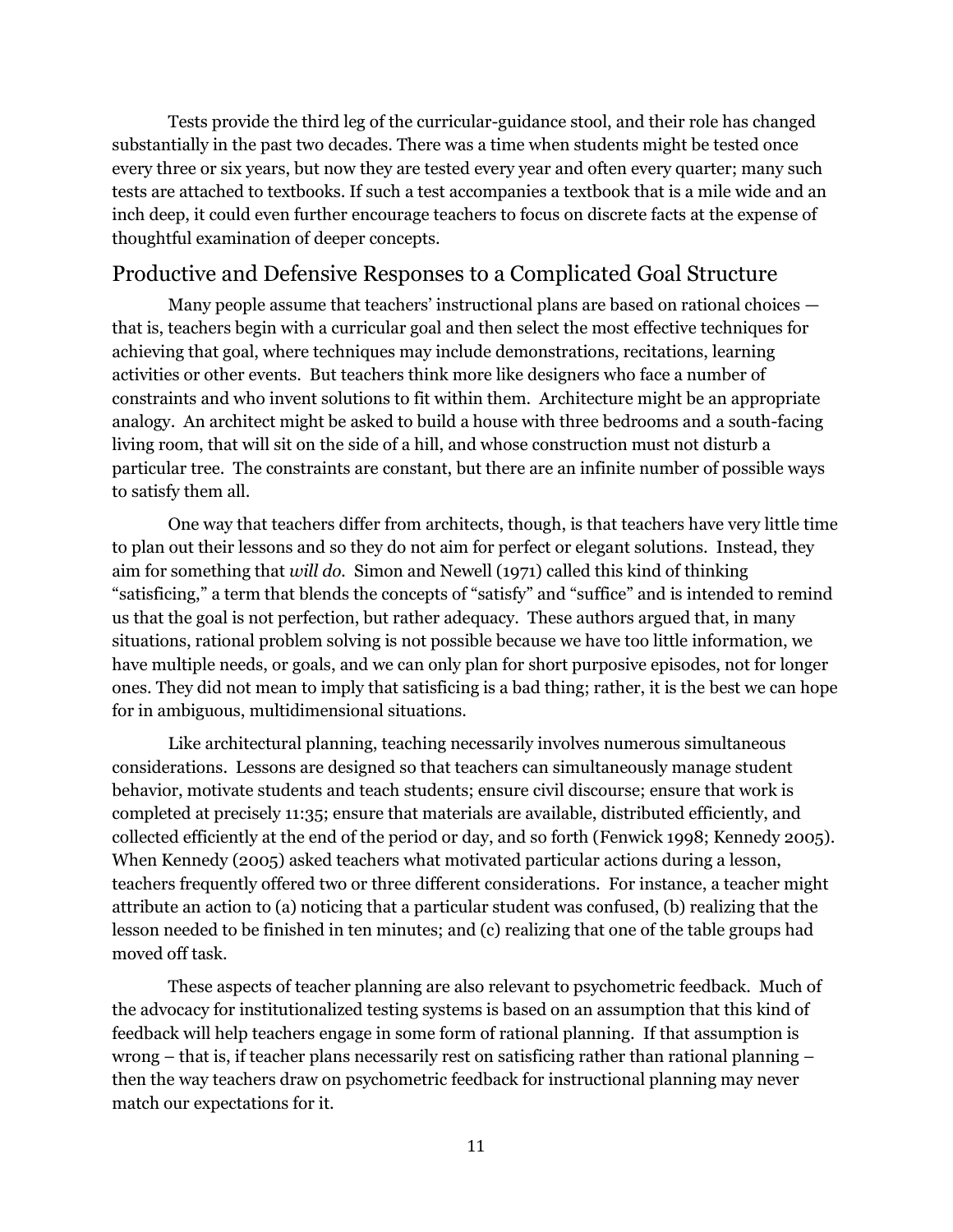# Psychometric vs. Clinical Feedback regarding Goals

Following Table 1, we should ask whether psychometric feedback complements, competes with, or supplants the knowledge teachers normally gain from clinical feedback, specifically with respect to instructional goals. These two forms of feedback inform teachers about very different types of goals: psychometric feedback tends to be very narrowly focused on specific curricular goals, whereas clinical feedback may help teachers see whether students are interested or bored, cooperating with one another or fighting, contributing to the social order of the classroom as a whole, taking personal responsibility for their work, and so forth.

Clinical feedback is likely the *only* source of information about the many non-contentmatter goals teachers have for their students. But psychometric feedback can offer something teachers cannot obtain from clinical feedback, for in addition to informing them about what students have learned, it can also inform them about what the substantive goals should be. An early study of the Vermont state summative assessment [\(Koretz et al. 1994\)](#page-21-11) provides a useful example. For this assessment, the state used student products that were generated in the course of regular instruction, and then taught teachers a scoring rubric for evaluating these products. Teachers found that the scoring rubric itself was helpful because it helped them understand *what good student work should look like,* and in that sense it helped them engage in more focused, goal-oriented instruction.

### Psychometric Feedback and the Problem of Defensive Responses to Goals

I have found no studies that engaged in serious content analyses of psychometric feedback systems to see how well they aligned with other types of curricular guidance. This is unfortunate, for any study that aims to understand the way teachers interpret and respond to test data must also ascertain what the messages are within those data and how those messages mesh with messages in textbooks and other guidelines. There are at least two important questions here.

First, do teachers respond to psychometric feedback differently depending on how well the data align with other types of curricular guidelines? For instance, if psychometric feedback is not aligned with the standards and textbooks, the disparities might increase defensive responses to psychometric feedback because teachers would not have the curricular resources they need to generate productive instruction in response. On the other side, of course, if teachers have access to a conceptually coherent, integrated and aligned set of curricular guidelines, we would like to see whether such a system fosters more productive instructional responses to feedback.

But there is another question that can be raised here as well: In this more ideal situation, where teachers have coherent and aligned guidance about goals and curricula, does psychometric feedback provide any additional benefit? This question is important because test data are likely to be the most expensive part of a curriculum guidance system, and we need to know whether it adds enough unique information to justify its cost. In fact, many studies that purport to examine the use of data systems are really examining curricular guidance systems more broadly. For example, Datnow, Park & Wohlstetter (2007) studied four districts that had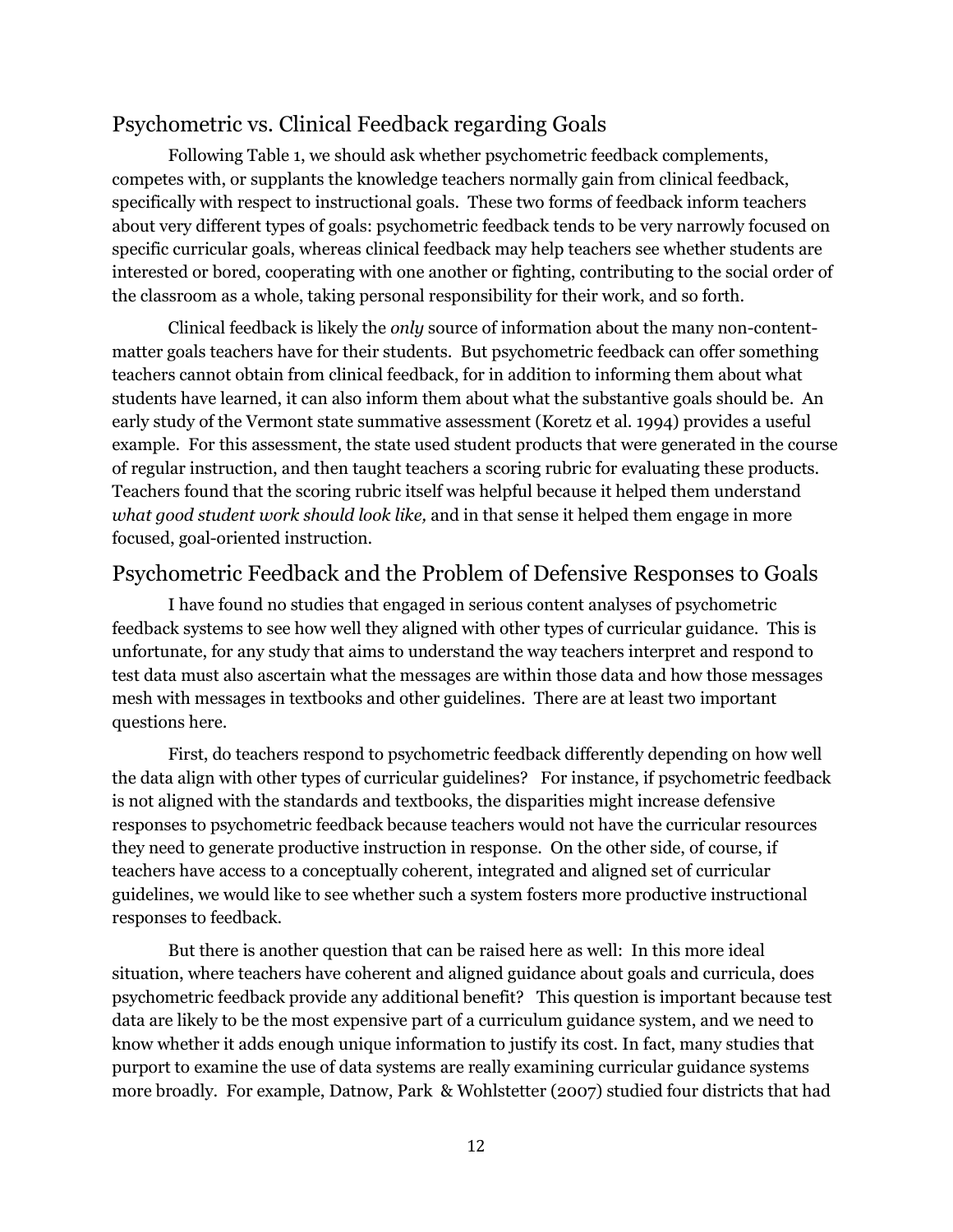been identified as leaders in data-driven decision making. These districts had invested in coherent curricula as well as data management systems and had provided numerous tools forms, checklists and the like—to help school groups study themselves. They also provided more time for teachers to examine data and to meet and discuss alternatives, and they provided training to develop capacity and to help form a culture of data use. Similarly, Young (2006) studied grade-level planning teams in four schools and found numerous "agenda-setting" supports for teachers; Marsh, McCombs, & Martorell (2009) looked at schools that combined data systems with instructional coaches.

In all these studies, districts made a variety of changes designed to provide teachers with more clear and coherent guidance regarding student learning goals. Suppose they had provided all of these goal-clarifying supports—the professional development, planning time, curriculum materials, coaches, team meetings, and so forth, *without also providing data*. And suppose they still have achieved beneficial results. Systems such as these provide teachers with a host of instructional supports intended to clarify both goals and alternative means for achieving those goals. So far, researchers have assumed that whatever benefits they saw came from the data system, not from the organized set of goal-clarifying guidance. We need to know if these systems provide benefits by themselves for two reasons. First, districts have not provided clear and integrated goal-oriented support systems in the past, so the effect of such systems is worth sorting out. And second, data systems are the most expensive component of such systems. If the rest of the system is useful to teachers by itself, it might enable them to make better use of their clinical feedback and remove the need for psychometric feedback altogether.

One example of such an alternative guidance system is described by Ma (1999), who noticed that teachers in China appeared to continually increase their understanding of the content they taught. On further investigation, Ma discovered that Chinese teachers' teaching manuals explained the content of each unit's mathematics to the teachers and also explained the kind of misconceptions and confusions students were likely to have. Chinese teachers also have more planning time than US teachers and have access to peers who are teaching the same content, thus increasing their opportunities to think about how best to teach this content, what kind of examples to use, and so forth. Such guidance can help teachers focus on learning goals and also help them make more sense of their clinical feedback, so that they may not need expensive psychometric feedback.

I asked at the beginning of this paper if the concept of data use might be a panacea because, by itself, data use lacks any instructional meaning. Advocates for data use assume that instructional planning is a rational process organized around a well-understood learning goal, and that psychometric feedback regarding progress toward that goal would help teachers plan and revise instruction. But if teachers' planning is based on satisficing rather than a rational process of weighing of alternatives, then the central premise behind arguments for data systems is faulty. Moreover, there is a potential for psychometric feedback to splinter content knowledge in such a way that it may actually discourage the kind of content-rich and intellectuallychallenging instruction that students need. If this occurs, psychometric feedback could move our education system further away from the very outcomes its advocates claim it supports.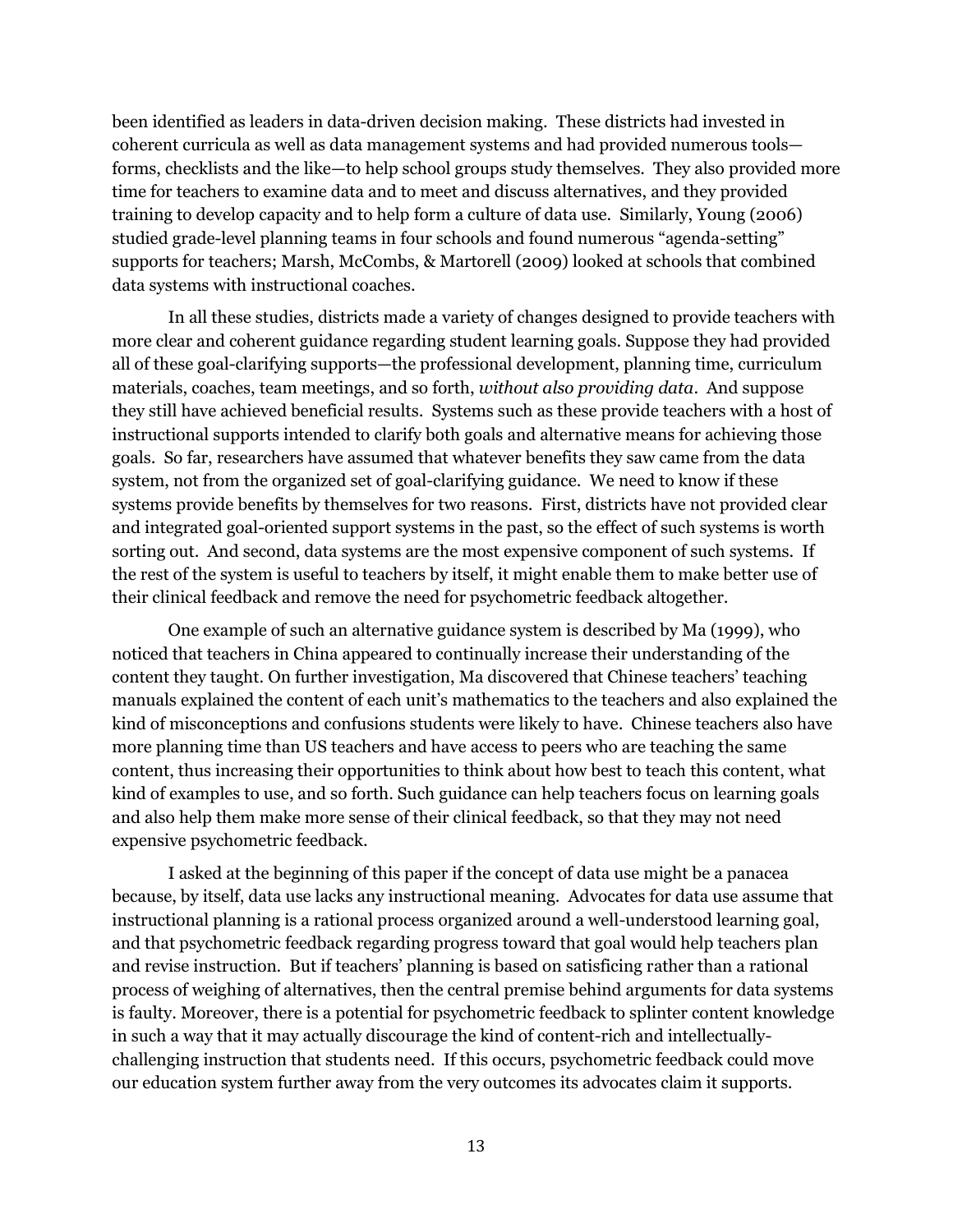### **Constraints**

The third component of teachers' problem space is constraints. Schools and school districts structure teachers' work in important ways. They schedule teachers' time, provide them physical space and with instructional materials and resources, allocate students to them, and impose various demands on them. Teachers tend not to think explicitly about the constraints that structure their work, but instead to accept them as givens. However, three constraints are particularly relevant to their ability to teach productively and to respond productively to psychometric feedback.

*Distractions.* Institutions disrupt teachers' plans by scheduling field trips, assemblies and tests, by making announcements over the public address system, putting telephones into classrooms which ring during class, and by sending central office staff into teachers' classrooms during class time to get signatures on paperwork (Kennedy, 2005). Institutions also frequently move students in and out of classrooms for special programs, and the schedules of these movements are not necessarily coordinated with teachers' own lesson schedules. In their cross national comparison of teaching practices, Stigler and Hiebert (1999) noticed that American teachers' lessons were more frequently interrupted than those of teachers in other countries.

Institutions also revise policies from year to year and regularly introduce reforms, requiring teachers to adjust their own work to accommodate these changes. In fact, the zeal for reform itself has reached such a fevered pitch that teachers can be confronted with one or more new reform initiatives every year. Each new superintendant and each new building principal feels obligated to introduce a new initiative. They shift to block scheduling, then away from it, into a zero-tolerance policy, then away from that, into a new textbook or a new curriculum framework, then to something else. Yet each initiative requires teachers to revise their own routines and strategies. Every new policy, from zero tolerance to team teaching, pulls teachers' attention away from their teaching and toward a new logistical problem of how to accommodate this latest innovation.

The net result of these distractions is that teachers must stop thinking about how to engage students with curriculum content and think instead about how to revise their procedures, schedules, or organizational strategies to accommodate the newest helpful idea.

*Planning Time.* Teachers typically are allocated one planning hour per day. During this single hour, they are expected to plan all of their daily lessons, read and respond to student work, assign grades to student products, and diagnose their learning progress. Much of the student work they read provides clinical feedback that can influence their further plans, but the volume of such work can be extensive.

In the US it is assumed that teachers contribute additional time at home in the evenings. When they do, the ratio of planning time to instructional time might be closer to 2:5—that is, two hours of planning time for five hours of instructional time. This expanded ratio is still far less than the ratios of teachers in China and Japan, which are closer to 2:1 [\(Kennedy in press\)](#page-20-11). Moreover, it is not uncommon for American institutions to invade teachers' planning time with other agendas. Institutions convene teachers to review test results, engage in professional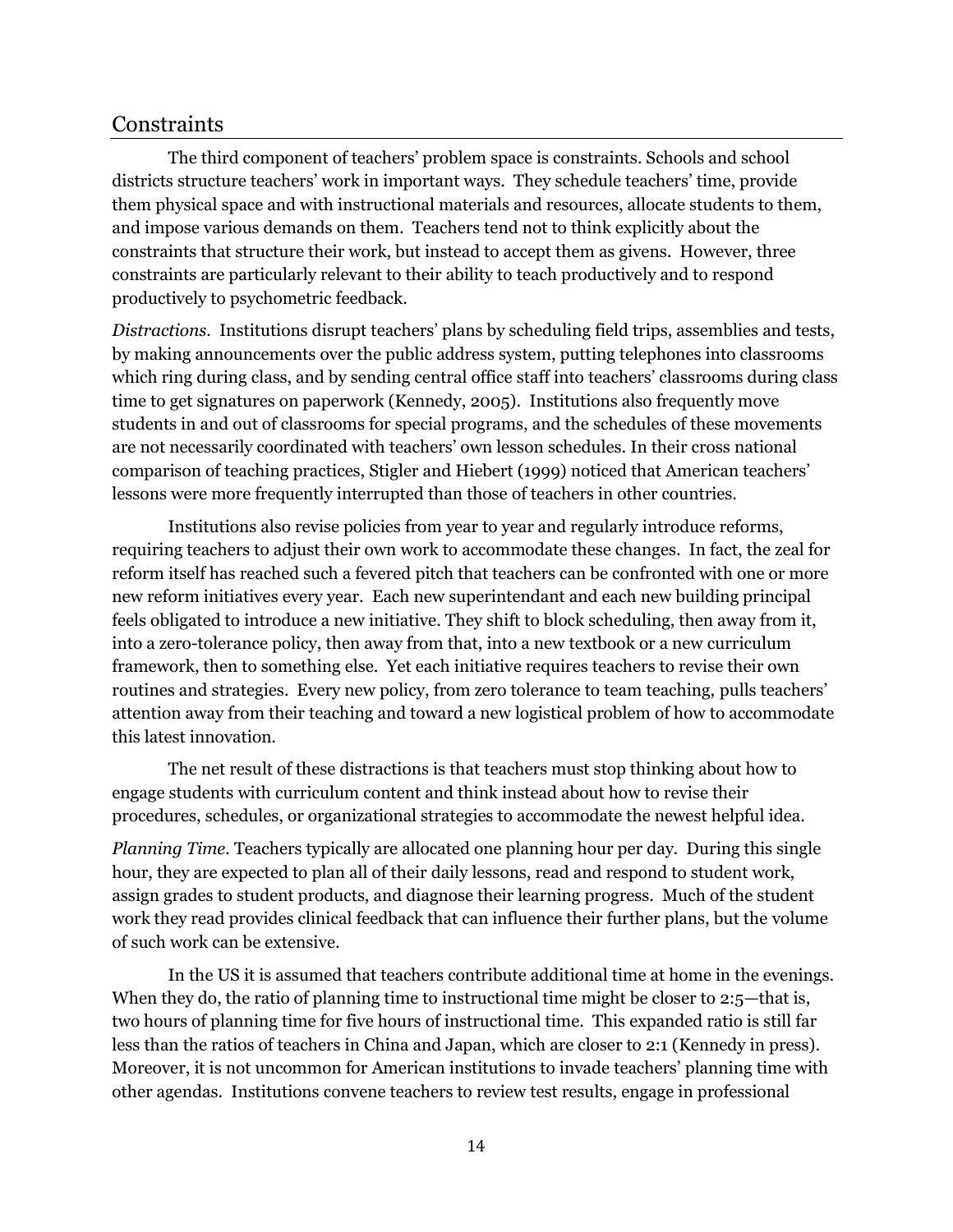development, plan assemblies and other special events, revise discipline policies or paperwork procedures, or engage in other institutional tasks.

It should not be surprising, then, that Kennedy (2005) found teachers rushing to class without having read the day's lesson in the textbook, forgetting to bring materials they planned to use, or discovering mid-lesson unforeseen problems with their plans or materials. Their limitation in planning time means that teachers rely heavily on their textbooks for direction, examples and homework assignments, and rarely spend much time thinking through the intellectual nuances of the content that they are teaching.

*Instructional Time.* Teachers are also constrained in the time available for instruction. Both the length of the school year and the schedule of breaks for vacations and holidays are fixed in advance. One of the first things teachers do as they plan out a new school year is to arrange the curriculum content along the contours of the calendar so that they can accommodate breaks, testing schedules or other interruptions. The primary goal of this long-range planning is to ensure that all the content can get covered but also to ensure that school breaks don't come up in the middle of any major curricular units. Though teachers can adjust these schedules somewhat, they cannot deviate too far or they risk not finishing the curriculum by the end of the year. If students fail to fully grasp a particular unit, teachers face a conflict between the need to spend more time on that unit and the need to move on to other material that must also be taught before the year is finished.

Notice that a new data system is highly likely to be added to the list of constraints within which teachers must plan and organize their work. They will need to reserve more instructional days for testing, reserve more planning days for data analysis, and perhaps spend more time coordinating their work with that of their peers.

# Productive and Defensive Responses to Constraints

Institutional constraints can have important effects on instruction and can increase the likelihood of defensive instruction. They may force teachers to hastily throw their lessons together and interruptions during class can cause teachers to lose their train of thought, thus throwing the lesson off kilter. These effects are sporadic, but there is a more enduring effect as well: Constraints can weaken teachers' sense of efficacy and control over their work. Ingersoll (2003) argues that teachers have been given a role similar to foremen in a shop: they have very little control over their situation, but a great deal of responsibility. The sense of helplessness that can arise from these institutional constraints could, in turn, foster more defensive instructional practices. Teachers themselves have few opportunities to give concentrated thought to any intellectual concepts, let alone provide their students with such opportunities.

# Psychometric vs. Clinical Feedback regarding Constraints

In order to think about how psychometric feedback might complement, compete with, or supplant clinical feedback in the context of constraints, let's extend the term "clinical feedback" to refer to things teachers learn through their daily interactions with everyone in the school. That is, much of teachers' understandings of their school policies and procedures is likely gathered through clinical sources rather than through formal top-down communications. Of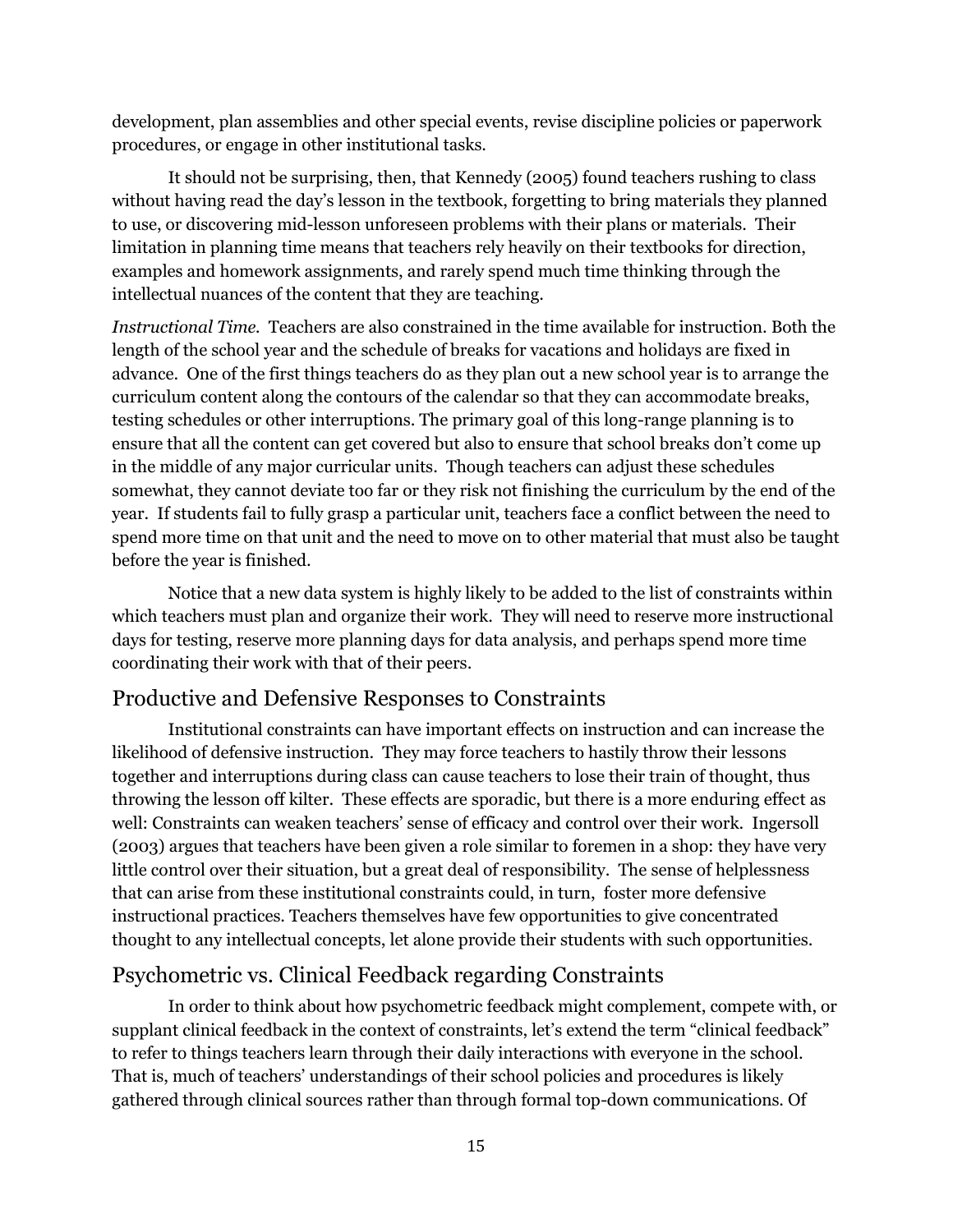interest, then, is whether teachers might learn something from psychometric feedback that is pertinent to their perception of, or response to, their constraints and that might add to or differ from what they normally learn from clinical feedback alone.

There is a good chance that psychometric feedback could provide such knowledge. Every school has a status hierarchy, and Ingersoll (2003) has shown that there are visible patterns of favoritism that affect the allocation of space and time within schools. Teachers probably know, through their clinical feedback, which teachers are more or less favored by the administration. But psychometric feedback may point to a different hierarchy, one based on a merit criterion. Over time, allocations of coveted resources could change so that they are more aligned with student achievement patterns and less aligned with friendship patterns.

Notice, though, that even if psychometric feedback alters the allocation of rewards and perks, it may not alter anyone's understanding of *why* student achievement differs from one classroom to the next, for teachers rarely have opportunities to observe one another's instruction.

# Psychometric Feedback and the Problem of Defensive Responses to **Constraints**

Probably the single most important feature of psychometric feedback is that it comes to teachers through a large and complex centralized system. As such, it adds to teachers' constraints in at least four ways. First, the assessments themselves consume some amount of teachers' instructional time, leaving less of it for teaching content. Second, the data presentations consume some amount of teachers' planning time, as teachers struggle to make sense of the feedback. Third, the system as a whole imposes a set of instructional goals on teachers that may limit their flexibility to respond to other instructional demands. Finally, the implementation of the system may be accompanied by institutional pressures to demonstrate growth which may frighten teachers. All four of these features of data systems could motivate more defensive instructional responses. Hence, any research on the introduction of such systems needs to examine the nature and extent of these constraints as well as how teachers respond to these constraints.

Another important feature of data systems, though, is that they alter the locus of instructional planning, generally encouraging more group-level planning and analysis and less isolated teacher-by-teacher analysis and planning. Though this may be welcomed by some teachers, it may also be considered a constraint in the sense that it structures teachers' work in different ways. In fact, even if teachers adapt to and embrace group planning, ultimately they still teach alone. An important question for researchers here is how school-wide and grade-level planning conversations affect an individual teacher's actual instructional activities.

Very few studies have actually examined the systemic influence of data systems, in part because very few districts actually have wholesale, functioning data systems that could be used to collectively plan instruction. From their national survey of teachers, Means et al. (2007) found that teachers frequently had access to data on attendance, demographics, course enrollment histories and the like, but fewer had access to student test data, and only 19% had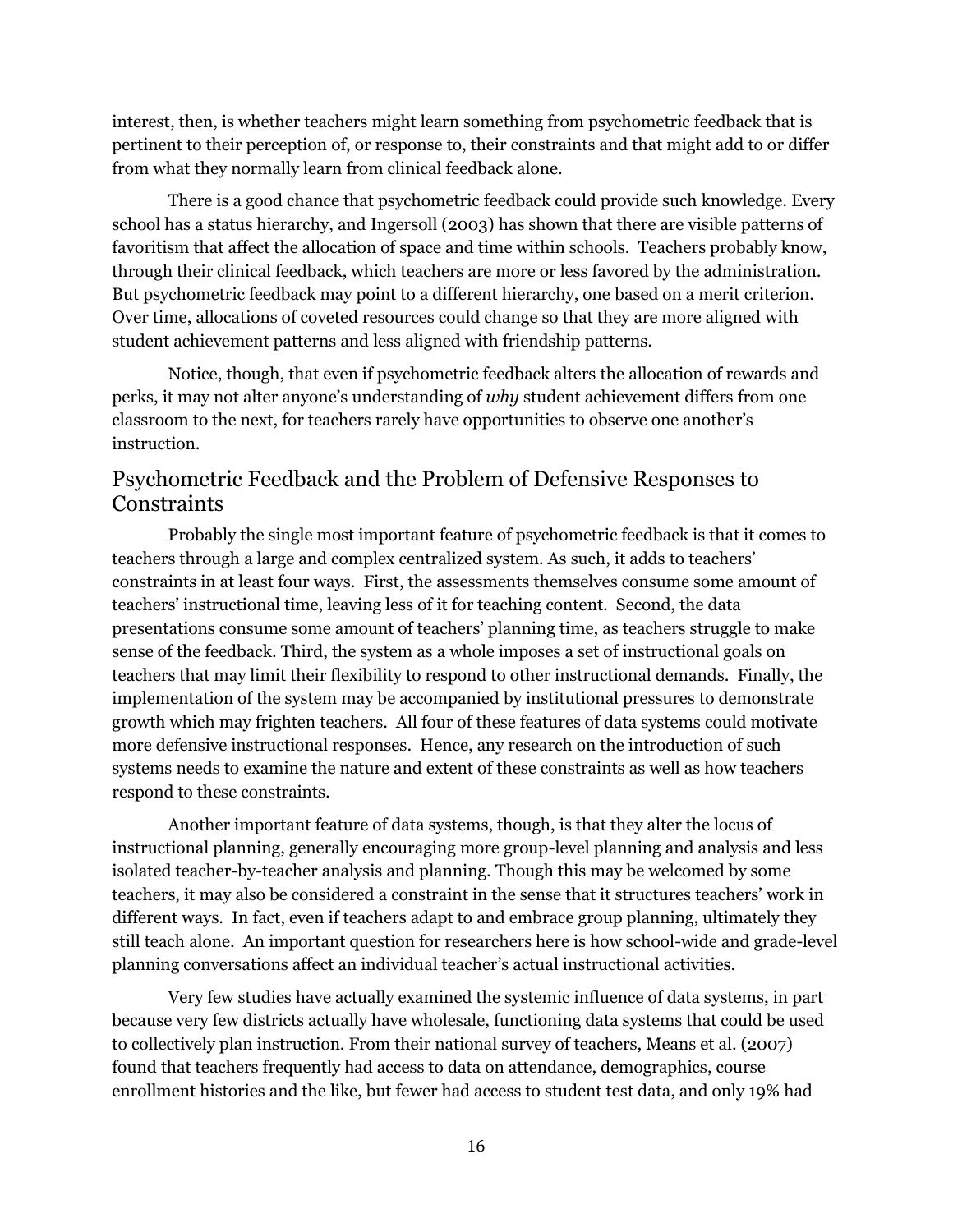access to data on the students they were currently serving.

As new systems are introduced, it will be important to examine them in the context of existing constraints governing teaching practices. For example, in a school fraught with reforms and distractions, a new data system might be viewed as simply one more thing, this year's reform, this year's nuisance. But in a more stable environment, teachers might respond more productively.

There are also questions about how psychometric feedback interacts with other constraints, especially instructional time. Suppose a teacher completes a curriculum unit and then obtains psychometric feedback indicating that students did not learn as much as expected. The teacher is then faced with two options, neither of which is ideal: Take additional time to review the material, thus getting behind schedule, or move on to the next unit, thus maintaining the schedule at the expense of students' grasp of the content. The psychometric feedback does not tell teachers which is the preferable choice and the constraint of time is not negotiable.

A similar dilemma applies to differentiation. One recent study [\(Wayman and Stringfield](#page-22-6)  [2006](#page-22-6)) examined teachers' responses to patterns of test data in high data-use schools. These authors asked the publishers who produce data systems to nominate their most successful schools for study, and then interviewed teachers in three of these schools. Not surprisingly, teachers in these schools were enthusiastic about the data systems, saying that they felt they had better knowledge of their students and a greater sense of efficacy. They reported more collaboration as well and said that the data were important to school-wide discussions and planning processes. Less was said about what teachers actually did differently within their own classrooms in response to the feedback. But teachers did say that the data enabled them to better differentiate among their students and to respond to students' individual needs:

> For instance, a pair of teachers in School B described a complex system of team teaching where the two teachers combined classes for certain lessons, then formed subgroups of students to split out for other lessons or small-group help. A group of teachers in School A described a process they use to identify individual students for enrichment or remediation, based on frequent local assessments. In all examples, the teachers reported a data system to be the primary support. [Wayman & Stringfield, 2006, pg 564]

While this finding is encouraging for the prospect of "data use" per se, it does not reveal much about the underlying relationship between the feedback and instruction. If teachers allow some students to review an earlier unit while other students move on, they may ultimately increase the variability among their students. At some point the school year will end and, at that time, the students who repeated earlier units will finish the year having learned less material than their peers. Differentiation is often listed as a benefit of psychometric feedback systems, but the problem of how differentiated instruction is balanced against the constraints of the school calendar is rarely considered.

# The Value Added by Psychometric Feedback

My aim in this paper has been to examine the actual or potential value of data systems for teachers' instructional planning and decision making. Because these systems are new and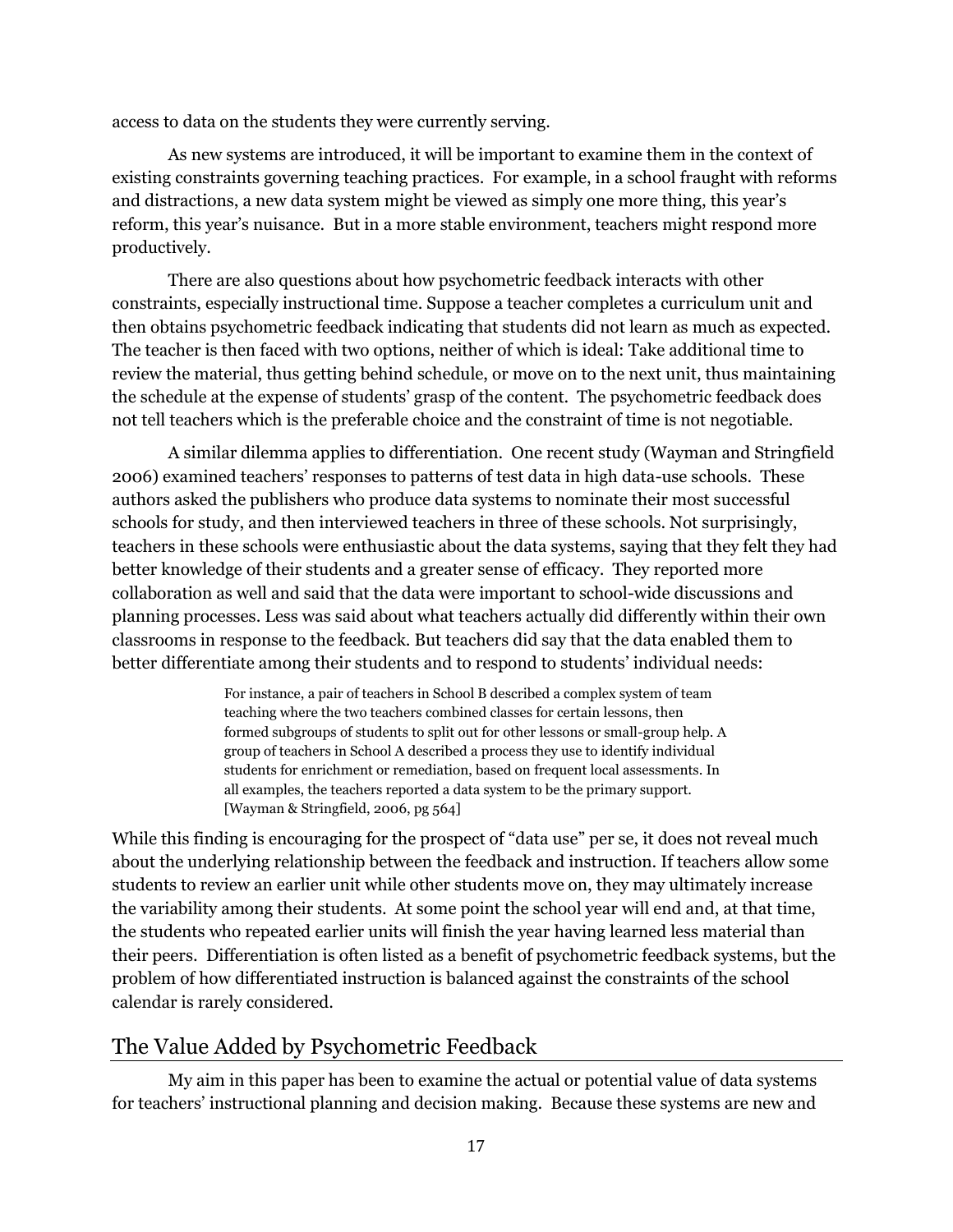are not pervasive, much of the literature so far focuses on how the systems are being implemented more than on how they influence practice. My central concern has been that psychometric feedback systems are being introduced into school systems before their instructional value has been ascertained. The concept of data use has become a panacea, an illdefined concept that is expected to solve a wide range of educational problems.

To "deconstruct" this concept, I propose a research agenda organized around two broad questions: Does psychometric feedback offer a value for teachers over and above that provided by their normal clinical feedback, and does psychometric feedback foster more productive or more defensive instructional responses?

In considering these two questions, I have also shown that teachers face numerous problems and constraints in their work: Their students may not be attentive or motivated, their curricular guidance can be confusing, inconsistent or vague, and changes in district policies and procedures can distract them from their instructional goals and limit the time they have for teaching and for planning. These aspects of teachers problem spaces raise a third question, which is whether, given the variety of problem teachers face, a new data system is the best investment for scarce district resources.

All instructional supports—professional development, curriculum materials, staff meetings, or data systems—have the potential to foster productive improvements in teaching or to foster defensive instructional responses. Productive responses are goal oriented and focus on student learning, while defensive responses consist of mindless coverage of textbook or test content. A central concern in this paper has been the question of whether data use will lead to productive instructional improvements or whether, instead, it will turn out to be a panacea. If the latter, the effects of data systems could be to spend large sums of money and to exacerbate the defensive practices we currently see in classrooms. Certainly there is much to be learned about the panoply of institutional forces that shape teaching practices, only one of which is centralized data systems.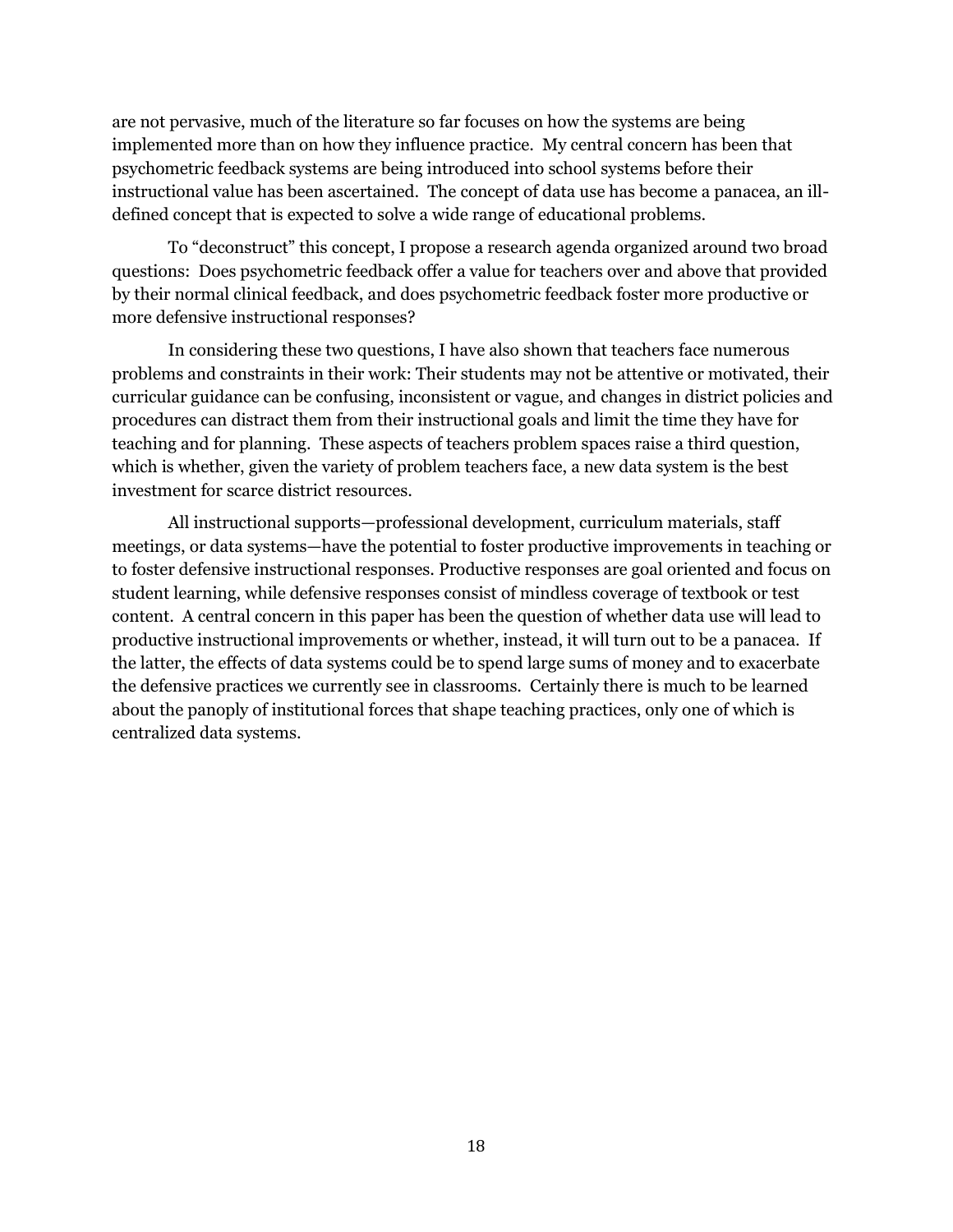# References

- <span id="page-19-6"></span>Alonzo, Alicia C., and Jeffrey T. Steedle. 2009 "Developing and Assessing a Force and Motion Learning Progression." *Science Education* 93: 389-421.
- <span id="page-19-4"></span>Ayala, Carlos C., Richard J. Shavelson, Maria Araceli Ruiz-Primo, Paul R. Brandon, Yue Yin, Erin Marie Furtak, Donald B. Young, and Miki K. Tomita. 2008 "From Formal Embedded Assessments to Reflective Lessons: The Development of Formative Assessment Studies." *Applied measurement in education* 21 (4): 1-34.
- <span id="page-19-7"></span>Berlak, Ann , and Harold Berlak. 1981. *Dilemmas of Schooling: Teaching and Social Change*. London: Methuen.
- <span id="page-19-5"></span>Brandon, Paul R., Donald B. Young, Richard J. Shavelson, Rachael Jones, Carlos C. Ayala, Maria Araceli Ruiz-Primo, Yue Yin, Miki K. Tomita, and Erin Marie Furtak. 2008 "Lessons Learned from the Process of Curriculum Developers' and Assessment Developers' Collaboration on the Development of Embedded Formative Assessments." *Applied measurement in education* 21: 391-402.
- Clark, Christopher M. , and Penelope L. Peterson. 1986."Teachers' Thought Processes." In *Handbook of Research on Teaching*, edited by Merlin C. Wittrock, 255-96. New York: Macmillan.
- <span id="page-19-1"></span>Cohen, David K. 1988."Teaching Practice: Plus Que Ca Change. . ." In *Contributing to Educational Change: Perspectives on Research and Practice*, edited by P. Jackson. Berkeley CA: McCutchan.
- <span id="page-19-9"></span>Cohen, David K., and Susan Moffitt. 2009. *The Ordeal of Equality: Did Federal Regulations Fix the Schools?* Cambridge MA: Harvard University Press.
- <span id="page-19-8"></span>Cremin, Lawrence A. 1990. *Popular Education and Its Discontents*. New York: Harper and Row.
- <span id="page-19-2"></span>Cusick, Philip A. 1983. The Egalitarian Ideal and the American High School: Studies of Three Schools. New York: Longman.
- <span id="page-19-0"></span>Datnow, Ananda, Vicki Park, and Priscilla Wohlstetter. 2007 "Achieving with Data: How High-Performing School Systems Use Data to Improve Instruction for Elementary Students." Los Angeles: University of Southern California Center for Educational Governamce.
- <span id="page-19-3"></span>Doyle, Walter. 1986 "Content Representation in Teachers' Definitions of Academic Work." *Journal of Curriculum Studies* 18 (4): 365-79.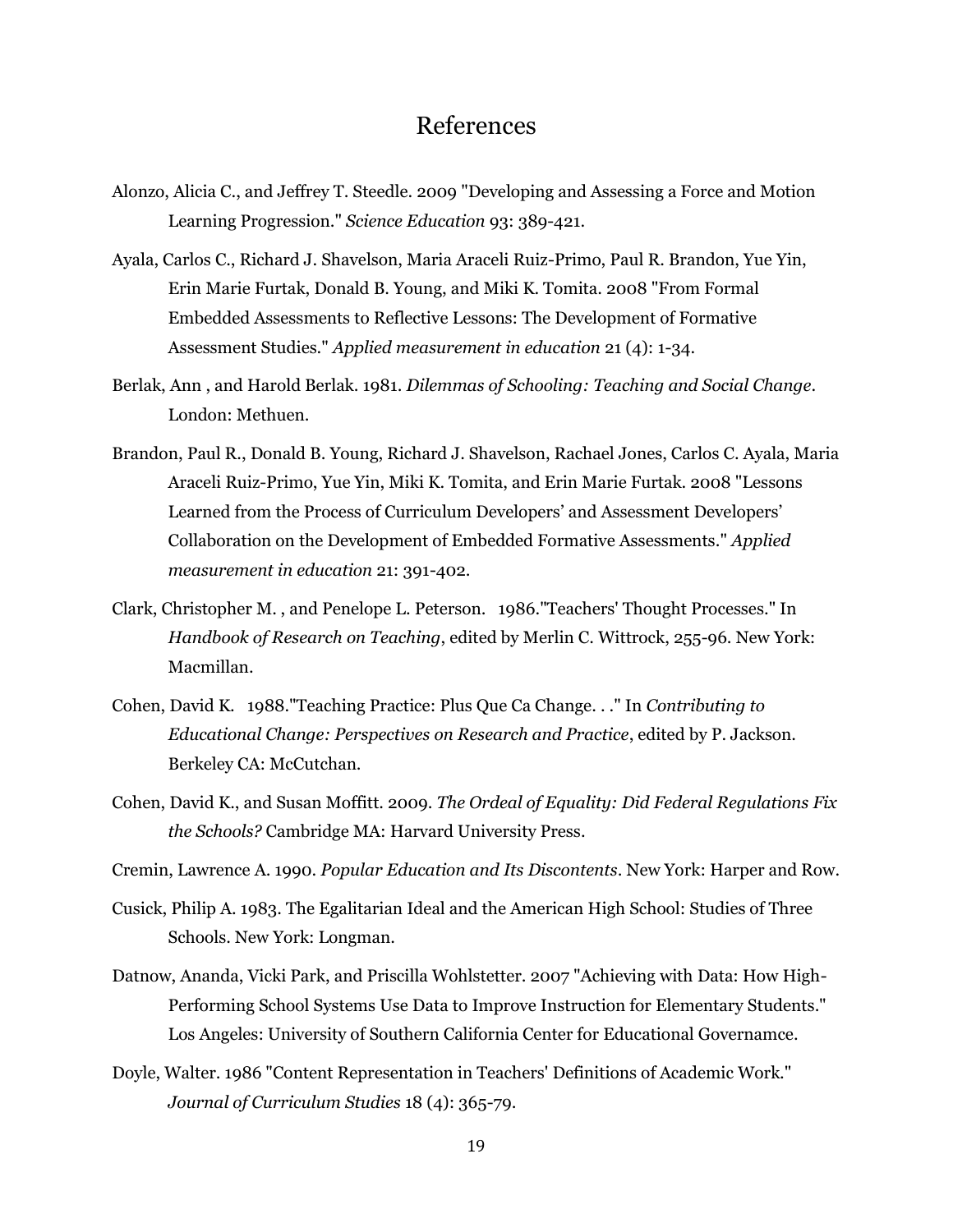- <span id="page-20-2"></span>Doyle, Walter, and Kathy Carter. 1984 "Academic Tasks in Classrooms." *Curriculum Inquiry* 14: 129-49.
- <span id="page-20-8"></span>Egan, Kieran. 1997. The Educated Mind: How Cognitive Tools Shape Our Understanding. Chicago: University of Chicago Press.
- <span id="page-20-9"></span>———. 2001 "Why Education Is So Difficult and Contentious." *Teachers College Record* 103 (6): 923-41.
- <span id="page-20-10"></span>Fenwick, D. Tara. 1998 "Managing Space, Energy, and Self: Junior High Teachers' Experiences of Classroom Management." *Teaching and Teacher Education* 14 (6): 619-31.
- <span id="page-20-5"></span>Floden, Robert E. , and Christopher M. Clark. 1988 "Preparing Teachers for Uncertainty." *Teachers College Record* 89: 505-24.
- <span id="page-20-7"></span>Furtak, Erin Marie, Maria Araceli Ruiz-Primo, Jonathan T. Shemwell, Carlos C. Ayala, Paul R. Brandon, Richard J. Shavelson, and Yue Yin. 2008 "On the Fidelity of Implementing Embedded Formative Assessments and Its Relation to Student Learning." *Applied measurement in education* 21: 360-89.
- <span id="page-20-6"></span>Goertz, Margaret E., Leslie Nabors Oláh, and Matthew Riggan. 2009 "From Testing to Teaching: The Use of Interim Assessments in Classroom Instruction." Philadelphia PA: Consortium for Policy Research in Education.
- <span id="page-20-1"></span>Heilig, Julian Vasquez, and Linda Darling-Hammond. 2008 "Accountability Texas-Style: The Progress and Learning of Urban Minority Students in a High-Stakes Testing Context." *Educational Evaluation and Policy Analysis* 30 (2): 75-11-.
- Ingersoll, Richard M. 2003. Who Controls Teachers' Work? Power and Accountability in America's Schools. Cambridge MA: Harvard University Press.
- <span id="page-20-3"></span>Jackson, Philip W. 1968/1990. *Life in Classrooms. Reissued with a New Introduction*. New York: Teachers College Press.
- <span id="page-20-11"></span>Kennedy, Mary M. in press. "Attribution Error and the Quest for Teacher Quality." *Educational Researcher*.
- <span id="page-20-4"></span>Kennedy, Mary M. 2005. *Inside Teaching: How Classroom Life Undermines Reform*. Cambridge MA: Harvard University Press.
- <span id="page-20-0"></span>Kerr, Kerri A., Julie A. Marsh, Gina S. Ikemoto, Hilary Darilek, and Heather Barney. 2006 "Strategies to Promote Data Use for Instructional Improvement: Actions, Outcomes, and Lessons from Three Urban Districts." *American Journal of Education* 112: 496-520.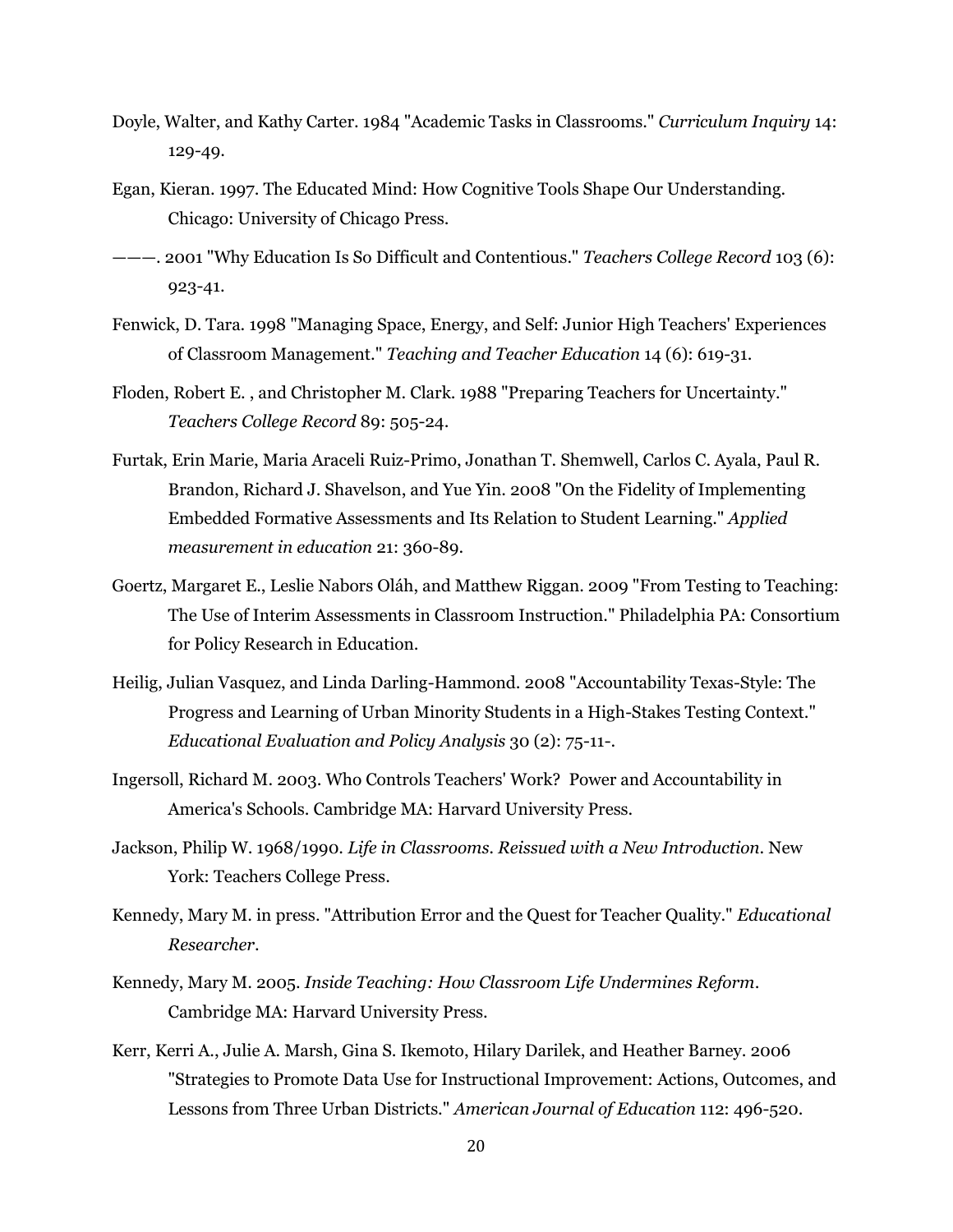- <span id="page-21-11"></span>Koretz, Daniel, Brian Stecher, Stephen Klein, and Daniel McCaffrey. 1994 "The Vermont Portfolio Assessment." *Educational Measurement: Issues and Practice* 13 (30): 5-16.
- <span id="page-21-4"></span>Kounin, Jacob. 1970. *Discipline and Group Management in Classrooms*. New York: Holt, Rhinehart and Winston.
- <span id="page-21-6"></span>Labaree, David F. 2000 "On the Nature of Teaching and Teacher Education: Difficult Practices That Look Easy." *Journal of Teacher Education* 51 (3): 228-33.
- Ma, Liping. 1999. Knowing and Teaching Elementary Mathematics: Teachers' Understanding of Fundamental Mathematics in China and the United States. Mahwah NJ: Lawrence Erlbaum.
- Means, Barbara, Lawrence Gallagher, and Christine Padilla. 2007 "Teachers' Use of Student Data Systems to Improve Instruction." Menlo Park, CA: SRI International.
- <span id="page-21-2"></span>Meehl, Paul E. 1954. Clinical Versus Statistical Prediction: A Theoretical Analysis and Review of the Evidence. Minneapolis, MN: University of Minnesota Press.
- <span id="page-21-3"></span>Metz, Mary. 1993."Teachers' Ultimate Dependence on Their Students." In *Teachers' Work: Individuals, Colleagues and Context*, edited by J. Little and M. McLaughlin. New York: Teachers College Press.
- <span id="page-21-7"></span>Pellegrino, James W. "Knowing What Students Know." *Issues in Science and Technology* (2002), http://www.issues.org/19.2/pellegrino.htm.
- <span id="page-21-0"></span>Popham, W. J. 2006 "Defining and Enhancing Formative Assessment." Los Angeles.
- <span id="page-21-9"></span>Porter, Andrew C., Morgan S. Polikoff, and John Smithson. 2009 "Is There a De Facto National Intended Curriculum? Evidence from State Content Standards." *Educational Evaluation and Policy Analysis* 31 (3): 238-68.
- <span id="page-21-5"></span>Reynolds, Sharon , Kathleen Martin, and Judy Groulx. 1995 "Patterns of Understanding." *Educational Assessment* 3 (4): 363-71.
- <span id="page-21-1"></span>Rothkopf, Ernst Z. 2009 "An Immodest Proposal: Pedagogic Information Support for Teachers." *Teachers College Record* 111 (1): 164-79.
- <span id="page-21-10"></span>Schmidt, William H., C. C. McKnight, Lee S. Cogan, P. M. Jakwerth, and Richard T. Houang. 1999. *Facing the Consequences: Using Timss for a Closer Look at U. S. Mathematics and Science Education*. Boston: Klewer Academic Publishers.

<span id="page-21-8"></span>Shattuck, Roger. 2005 "The Shame of the Schools." *New York Review of Books* 52 (6).